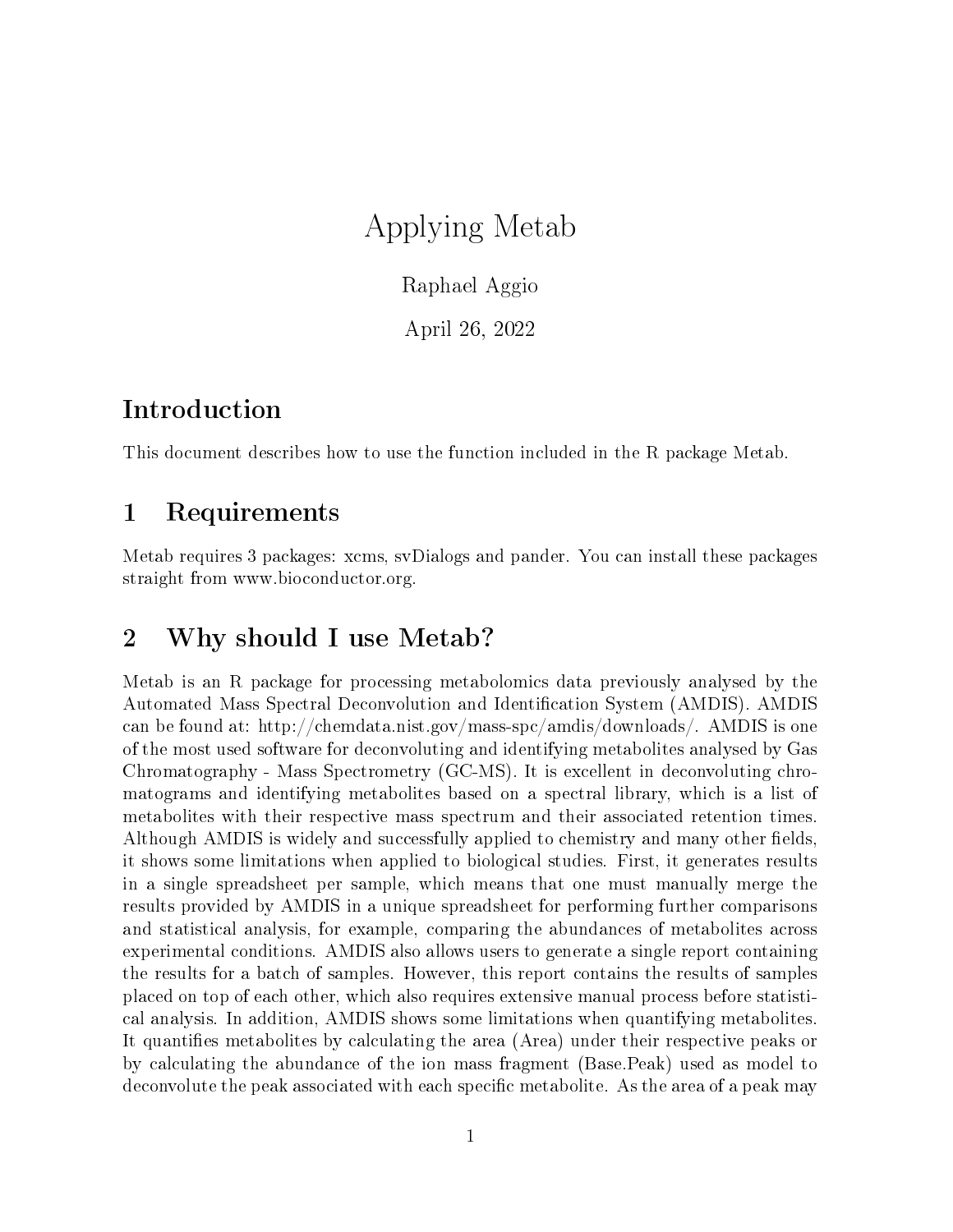be influenced by coelution of different metabolites, the abundance of the most abundant ion mass fragment is commonly used for quantifying metabolites in biological samples. However, AMDIS may use different ion mass fragments for quantifying the same metabolite across samples, which indicates that using AMDIS results one is not comparing the same variable across experimental conditions. Finally, according to the configurations used when applying AMDIS, it may report more than one metabolite identified for the same retention time. Therefore, AMDIS data requires manual inspection to define the correct metabolite to be assigned to each retention time.

Metab solves AMDIS limitations by selecting the most probable metabolite associated to each retention time, by correcting the Base.Peak values calculated by AMDIS and by combining results in a single spreadsheet and in a format that suits further data processing. In order to select the most probable metabolite associated to each retention time, Metab considers the number of question marks reported by AMDIS, which indicates its certainty in identification, and the difference between expected and observed retention times associated with each metabolite. For correcting abundances calculated by AMDIS, Metab makes use of an ion library containing the ion mass fragment to be used as reference when quantifying each metabolite present in the mass spectral library applied. For this, Metab collects from the AMDIS report the scan used to identify each metabolite and collects from the raw data (CDF files) the intensities of their reference ion mass fragments defined in the ion library. In addition, Metab contains functions to simply reformat AMDIS reports into a single spreadsheet containing identified metabolites and their Areas or Base.Peaks calculated by AMDIS in each analysed sample. Therefore, Metab can be used to quickly process AMDIS reports correcting or not metabolite abundances previously calculated by AMDIS. Below we demonstrate how to use each function in Metab.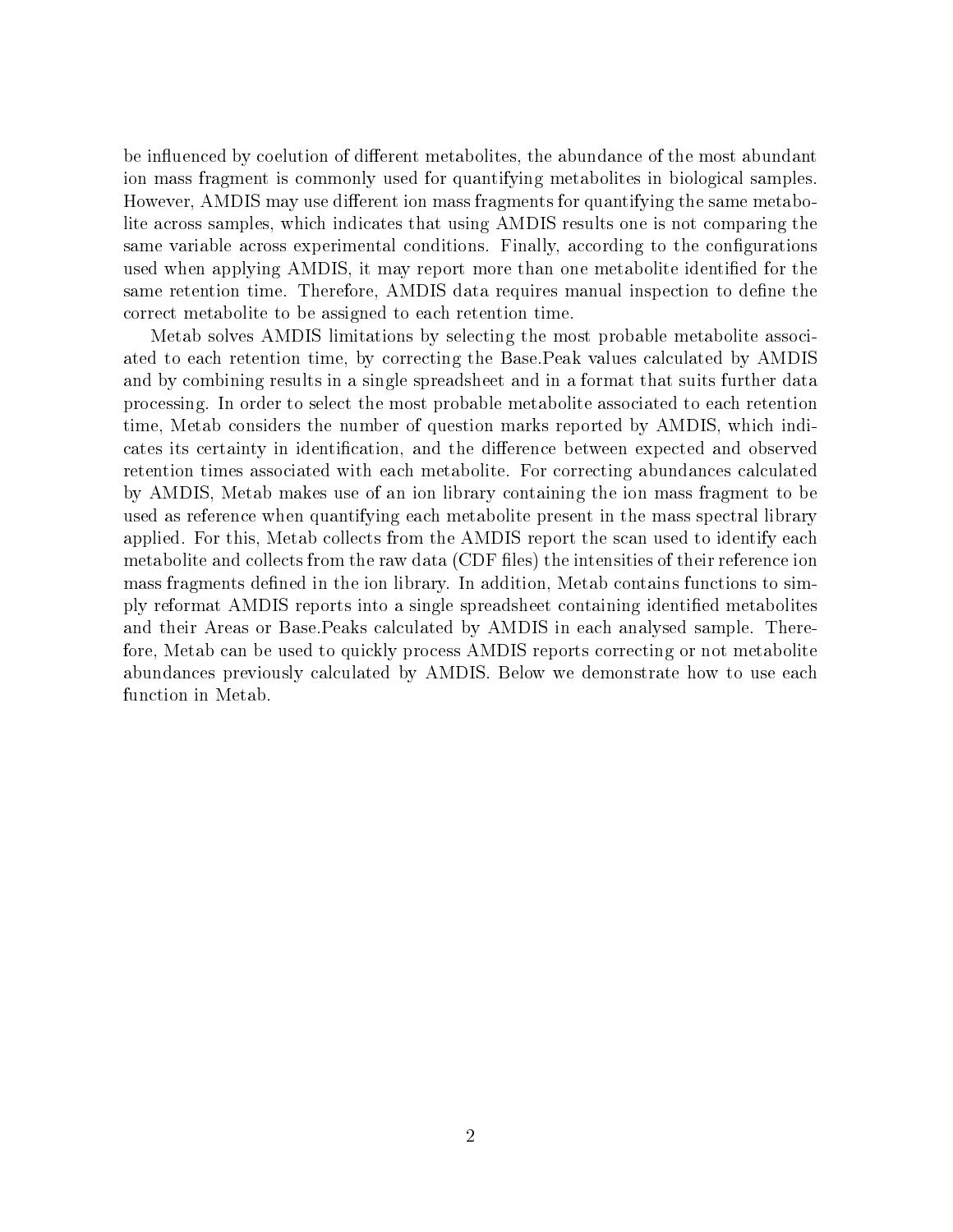### 3 How to process AMDIS results using MetReport

MetReport automatically process ADMIS results keeping only one compound for each retention time. In addition, MetReport can be used to recalculate peak intensities by assigning a fixed mass fragment for each compound across samples, or to return the Area or Base.Peaks previously calculated by AMDIS. MetReport may be applied to a single GC-MS file or a batch of GC-MS files.

When applied to a single file and recalculating metabolite abundances, MetReport requires:

- 1. the GC-MS sample file in CDF format. The software used by most GC-MSs include an application to convert GC-MS files to CDF format (also known as AIA format). If not available in the GC-MS software used, there are commercial software available at the market.
- 2. Amdis report in batch mode. It is a text file containing the results for a batch of samples and can be obtained in AMDIS through: File > Batch Job > Create and Run Job.... Select the Analysis Type to be used, generally Simple, click on Generate Report and Report all hits. Click on  $Add...$ , select the files to be analysed, click on Save As..., select the folder where the report will be generated and a name for this report (any name you desire). Finally, click on Run. A new TXT file with the name specified will be generated in the folder specified.

Below you can see examples of an AMDIS report:

```
> library(Metab)
> data(exampleAMDISReport)
> print(head(exampleAMDISReport, 25))
```
#### FileName

```
1 M:\\Metab\\StandardSolutions_FinalSmallLib\\uL50\\130513_REF_SOL2_2_50_50_1.FIN
2 M:\\Metab\\StandardSolutions_FinalSmallLib\\uL50\\130513_REF_SOL2_2_50_50_1.FIN
3 M:\\Metab\\StandardSolutions_FinalSmallLib\\uL50\\130513_REF_SOL2_2_50_50_1.FIN
4 M:\\Metab\\StandardSolutions_FinalSmallLib\\uL50\\130513_REF_SOL2_2_50_50_1.FIN
5 M:\\Metab\\StandardSolutions_FinalSmallLib\\uL50\\130513_REF_SOL2_2_50_50_1.FIN
6 M:\\Metab\\StandardSolutions_FinalSmallLib\\uL50\\130513_REF_SOL2_2_50_50_1.FIN
7 M:\\Metab\\StandardSolutions_FinalSmallLib\\uL50\\130513_REF_SOL2_2_50_50_1.FIN
8 M:\\Metab\\StandardSolutions_FinalSmallLib\\uL50\\130513_REF_SOL2_2_50_50_1.FIN
9 M:\\Metab\\StandardSolutions_FinalSmallLib\\uL50\\130513_REF_SOL2_2_50_50_1.FIN
10 M:\\Metab\\StandardSolutions_FinalSmallLib\\uL50\\130513_REF_SOL2_2_50_50_1.FIN
11 M:\\Metab\\StandardSolutions_FinalSmallLib\\uL50\\130513_REF_SOL2_2_50_50_1.FIN
12 M:\\Metab\\StandardSolutions_FinalSmallLib\\uL50\\130513_REF_SOL2_2_50_50_1.FIN
13 M:\\Metab\\StandardSolutions_FinalSmallLib\\uL50\\130513_REF_SOL2_2_50_50_1.FIN
14 M:\\Metab\\StandardSolutions_FinalSmallLib\\uL50\\130513_REF_SOL2_2_50_50_1.FIN
15 M:\\Metab\\StandardSolutions_FinalSmallLib\\uL50\\130513_REF_SOL2_2_50_50_1.FIN
16 M:\\Metab\\StandardSolutions_FinalSmallLib\\uL50\\130513_REF_SOL2_2_50_50_1.FIN
17 M:\\Metab\\StandardSolutions_FinalSmallLib\\uL50\\130513_REF_SOL2_2_50_50_2.FIN
18 M:\\Metab\\StandardSolutions_FinalSmallLib\\uL50\\130513_REF_SOL2_2_50_50_2.FIN
```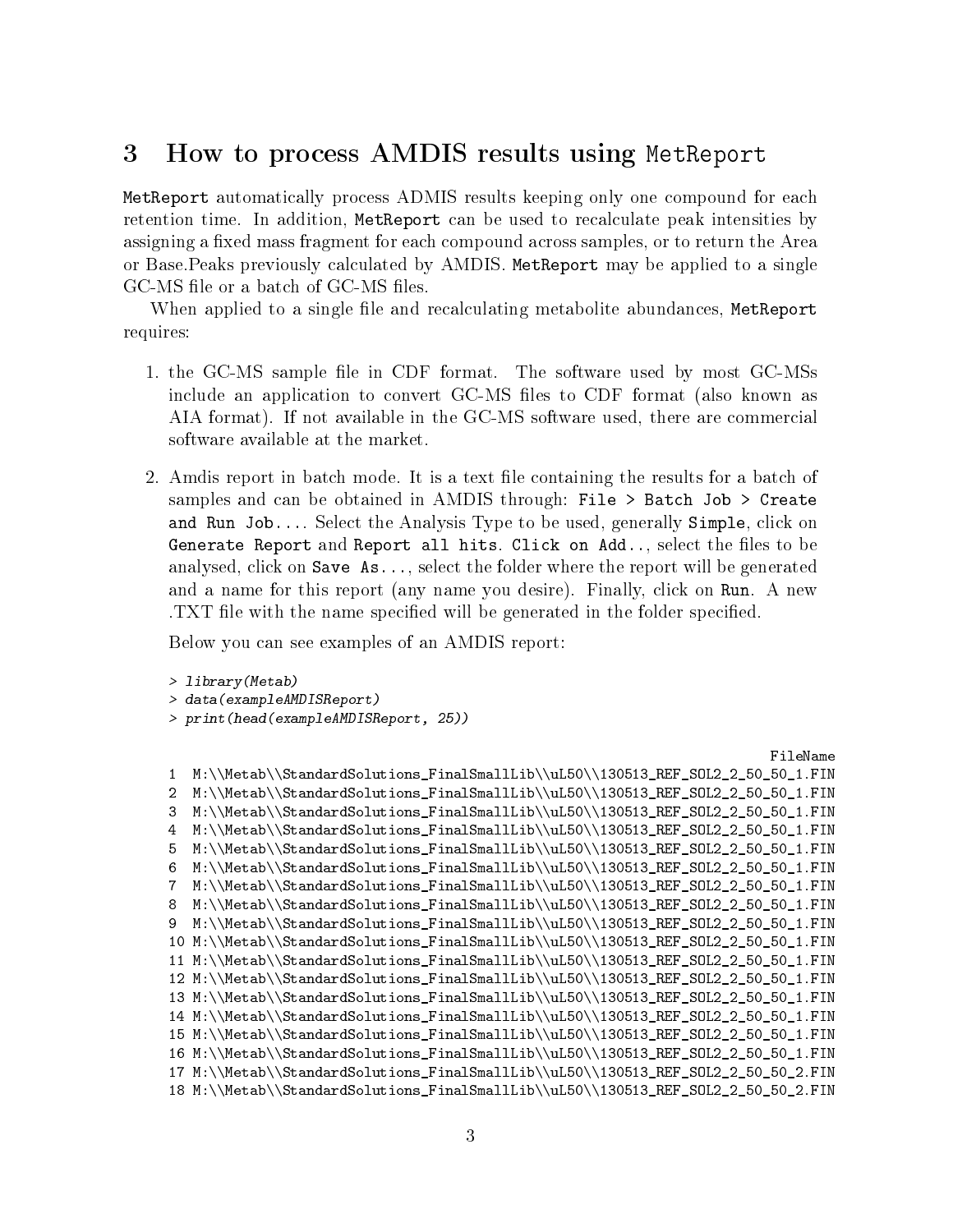|              | 19 M:\\Metab\\StandardSolutions_FinalSmallLib\\uL50\\130513_REF_SOL2_2_50_50_2.FIN |                          |      |                                     |       |     |                    |  |              |  |  |
|--------------|------------------------------------------------------------------------------------|--------------------------|------|-------------------------------------|-------|-----|--------------------|--|--------------|--|--|
|              | 20 M:\\Metab\\StandardSolutions_FinalSmallLib\\uL50\\130513_REF_S0L2_2_50_50_2.FIN |                          |      |                                     |       |     |                    |  |              |  |  |
|              | 21 M:\\Metab\\StandardSolutions_FinalSmallLib\\uL50\\130513_REF_S0L2_2_50_50_2.FIN |                          |      |                                     |       |     |                    |  |              |  |  |
|              | 22 M:\\Metab\\StandardSolutions_FinalSmallLib\\uL50\\130513_REF_S0L2_2_50_50_2.FIN |                          |      |                                     |       |     |                    |  |              |  |  |
|              | 23 M:\\Metab\\StandardSolutions_FinalSmallLib\\uL50\\130513_REF_S0L2_2_50_50_2.FIN |                          |      |                                     |       |     |                    |  |              |  |  |
|              | 24 M:\\Metab\\StandardSolutions_FinalSmallLib\\uL50\\130513_REF_S0L2_2_50_50_2.FIN |                          |      |                                     |       |     |                    |  |              |  |  |
|              | 25 M:\\Metab\\StandardSolutions_FinalSmallLib\\uL50\\130513_REF_S0L2_2_50_50_2.FIN |                          |      |                                     |       |     |                    |  |              |  |  |
|              | CAS                                                                                |                          | Name |                                     | RT RI |     | Width Purity Model |  |              |  |  |
| $\mathbf{1}$ | 130513~1-N1002                                                                     |                          |      | ??? Ethanol 6.6513 NA 18.7 scans    |       |     |                    |  | 85% 31 m/z   |  |  |
| 2            | 130513~1-N1004                                                                     |                          |      | ??? Acetone 7.3732 NA 15.6 scans    |       |     |                    |  | 98%58 m/z    |  |  |
| 3            | 130513~1-N1006 Isopropyl alcohol 7.5762 NA                                         |                          |      |                                     |       |     | $>6$ scans         |  | 37%38 m/z    |  |  |
| 4            | 130513~1-N1008                                                                     |                          |      | Acetonitril 7.9100 NA 11.3 scans    |       |     |                    |  | 74%39 m/z    |  |  |
| 5            | 130513~1-N1010                                                                     |                          |      | Ethyl acetate 10.6013 NA 24.1 scans |       |     |                    |  | $97%$ 43 m/z |  |  |
| 6            | 130513~1-N1012                                                                     |                          |      | 1-butanol 13.3941 NA 23.1 scans     |       |     |                    |  | 94%31 m/z    |  |  |
| 7            | 130513~1-N1014                                                                     |                          |      | 2-pentanone 13.9695 NA 17.6 scans   |       |     |                    |  | 93%86 m/z    |  |  |
| 8            | 130513~1-N1016                                                                     |                          |      | Pyridine 16.4221 NA 15.2 scans      |       |     |                    |  | 90% 51 m/z   |  |  |
|              | 130513~1-N1018                                                                     |                          |      |                                     |       |     |                    |  | 89% 91 m/z   |  |  |
| 9            |                                                                                    |                          |      | ?? Zylene1 20.3983 NA 17.3 scans    |       |     |                    |  |              |  |  |
|              | 10 130513~1-N1022                                                                  |                          |      | Zylene3 20.3983 NA 17.3 scans       |       |     |                    |  | 89% 91 m/z   |  |  |
|              | 11 130513~1-N1020                                                                  |                          |      | Zylene2 20.3983 NA 17.3 scans       |       |     |                    |  | 89% 91 m/z   |  |  |
|              | 12 130513~1-N1020                                                                  |                          |      | ??? Zylene2 20.6942 NA 15.1 scans   |       |     |                    |  | 96%92 m/z    |  |  |
|              | 13 130513~1-N1022                                                                  |                          |      | Zylene3 20.6942 NA 15.1 scans       |       |     |                    |  | 96%92 m/z    |  |  |
|              | 14 130513~1-N1018                                                                  |                          |      | Zylene1 20.6942 NA 15.1 scans       |       |     |                    |  | 96%92 m/z    |  |  |
|              | 15 130513~1-N1024                                                                  |                          |      | Benzaldehyde 25.6968 NA 12.5 scans  |       |     |                    |  | 95% 51 m/z   |  |  |
|              | 16 130513~1-N1026                                                                  |                          |      | Indole 38.6367 NA 9.5 scans         |       |     |                    |  | $97%$ 63 m/z |  |  |
|              | 17 130513~1-N1002                                                                  |                          |      | Ethanol 6.6479 NA 17.4 scans        |       |     |                    |  | 86%31 m/z    |  |  |
|              | 18 130513~1-N1004                                                                  |                          |      | ?? Acetone 7.3709 NA 15.5 scans     |       |     |                    |  | $94%$ 42 m/z |  |  |
|              | 19 130513"1-N1006 Isopropyl alcohol 7.5868 NA 15.2 scans                           |                          |      |                                     |       |     |                    |  | 46% 45 $m/z$ |  |  |
|              | 20 130513~1-N1008                                                                  |                          |      | Acetonitril 7.9065 NA 11.0 scans    |       |     |                    |  | 74% 41 m/z   |  |  |
|              | 21 130513~1-N1010                                                                  |                          |      | Ethyl acetate 10.6024 NA 21.9 scans |       |     |                    |  | 99% 45 m/z   |  |  |
|              | 22 130513~1-N1012                                                                  |                          |      | 1-butanol 13.3812 NA 16.8 scans     |       |     |                    |  | $95%$ 41 m/z |  |  |
|              | 23 130513~1-N1014                                                                  |                          |      | 2-pentanone 13.9654 NA 17.6 scans   |       |     |                    |  | 92%86 m/z    |  |  |
|              | 24 130513~1-N1016                                                                  |                          |      | Pyridine 16.4203 NA 14.7 scans      |       |     |                    |  | 99% 79 m/z   |  |  |
|              | 25 130513~1-N1018                                                                  |                          |      | Zylene1 20.3959 NA 15.3 scans       |       |     |                    |  | 88% 91 m/z   |  |  |
|              | MinAbund. Amount Scan Peak.Tailing S.Ntotal. Base.Peak MaxAmount                   |                          |      |                                     |       |     |                    |  |              |  |  |
| $\mathbf{1}$ | $0.02\%$ 0.56%                                                                     | 112                      |      | 3.2                                 |       | 127 | 11607327           |  |              |  |  |
| 2            |                                                                                    | $0.00\%$ 3.76% 236       |      | 2.8                                 |       |     | 346 141000704      |  |              |  |  |
| 3            | 0.01%                                                                              | $0.14\%$<br>270          |      | 0.0                                 |       | 159 | 31689264           |  | 0.46%        |  |  |
| 4            | $0.00\%$ 0.95%                                                                     | 328                      |      | 2.2                                 |       |     | 210 43608332       |  |              |  |  |
| 5            |                                                                                    | $0.00\%$ 7.36% 789       |      | 3.2                                 |       |     | 442 197190784      |  |              |  |  |
| 6            |                                                                                    | $0.01\%$ 2.23 $\%$ 1267  |      | 2.7                                 |       |     | 269 34300908       |  |              |  |  |
| 7            |                                                                                    | $0.00\%$ 5.08% 1366      |      | 2.1                                 |       |     | 437 192980720      |  | 6.69%        |  |  |
| 8            |                                                                                    | $0.00\%$ 14.30 $\%$ 1786 |      | 4.8                                 |       |     | 671 330948544      |  |              |  |  |
| 9            | 0.01%                                                                              | 0.74% 2468               |      | 2.1                                 |       | 163 | 24909594           |  |              |  |  |
| 10           | 0.01%                                                                              | 0.74% 2468               |      | 2.1                                 |       | 163 | 24909594           |  |              |  |  |
| 11           | 0.01%                                                                              | 0.74% 2468               |      | 2.1                                 |       | 163 | 24909594           |  |              |  |  |
| 12           | 0.00%                                                                              | 2.56% 2518               |      | 2.3                                 |       | 312 | 72615568           |  |              |  |  |
| 13           | 0.00%                                                                              | 2.56% 2518               |      | 2.3                                 |       | 312 | 72615568           |  |              |  |  |
| 14           | 0.00%                                                                              | 2.56% 2518               |      | 2.3                                 |       | 312 | 72615568           |  |              |  |  |
| 15           | 0.00%                                                                              | 6.24% 3376               |      |                                     |       |     | 552 139180208      |  |              |  |  |
| 16           | 0.00%                                                                              | 1.41% 5593               |      | 0.9<br>1.4                          |       | 292 | 70967296           |  |              |  |  |
|              |                                                                                    |                          |      |                                     |       |     |                    |  |              |  |  |
| 17           | 0.02%                                                                              | $0.59%$ 111              |      | 3.7                                 |       | 140 | 13701553           |  |              |  |  |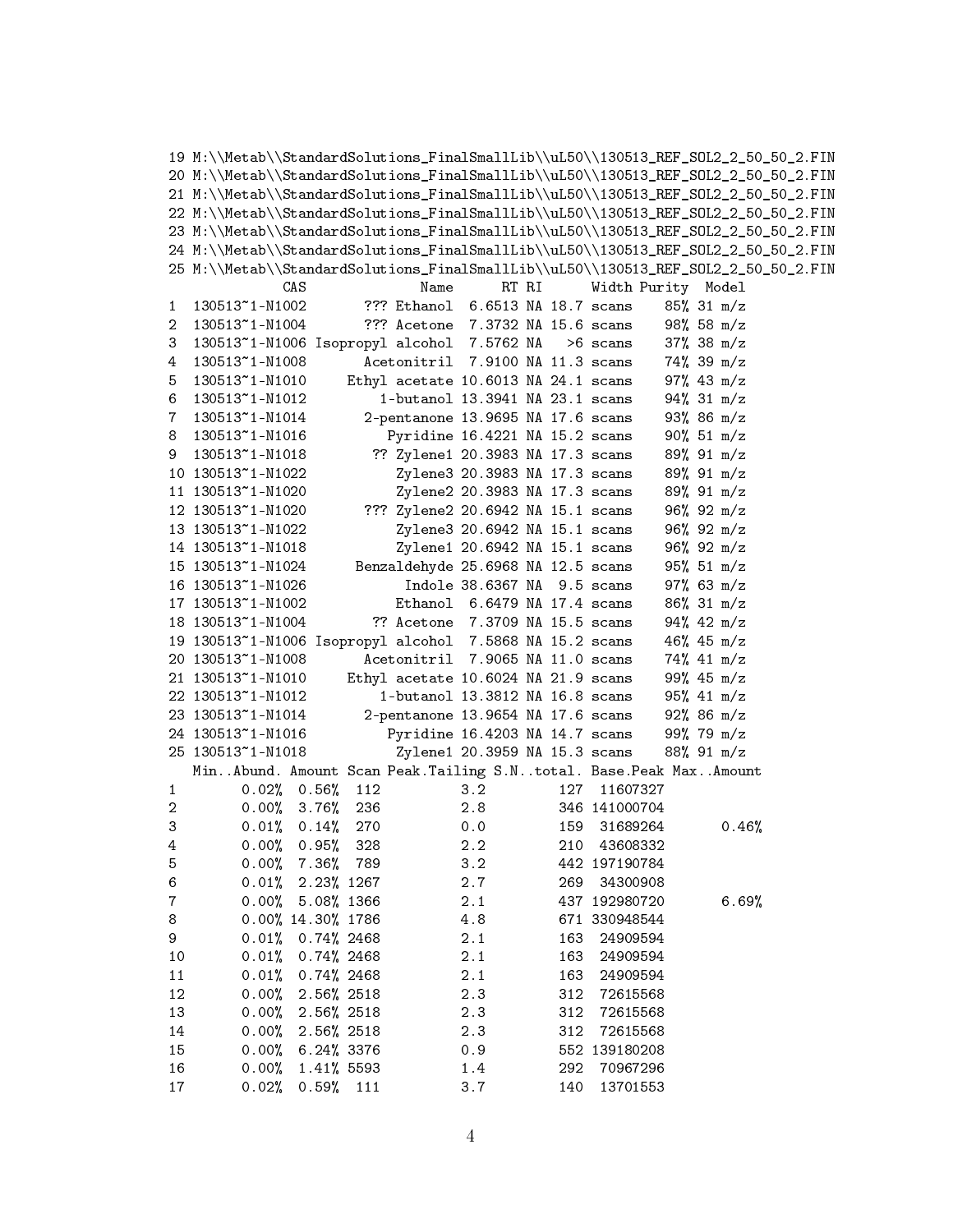| 18                      | $0.00\%$       | 3.72%<br>235                               |                         | 3.4     |                   | 377 177081840 |          |                                    |
|-------------------------|----------------|--------------------------------------------|-------------------------|---------|-------------------|---------------|----------|------------------------------------|
| 19                      | $0.00\%$       | 0.98%<br>272                               |                         | 3.0     | 196               |               | 50478668 |                                    |
| 20                      |                | $0.00\%$ 1.20%<br>327                      |                         | 2.7     | 235               |               | 57517692 |                                    |
| 21                      |                | $0.00\%$ 7.69%<br>789                      |                         | 3.0     |                   | 482 247269568 |          |                                    |
| 22                      | $0.00\%$       | 2.92% 1265                                 |                         | 3.6     |                   | 324 50734364  |          |                                    |
| 23                      |                | $0.00\%$ 6.46% 1365                        |                         | 3.3     |                   | 459 223163936 |          |                                    |
| 24                      |                | $0.00\%$ 15.00% 1786                       |                         | 4.2     |                   | 738 410904384 |          |                                    |
| 25                      |                | $0.01\%$ 0.70% 2467                        |                         | 2.1     | 168               |               | 26507924 |                                    |
|                         |                | Area Intgr. Signal Max Area Extra. Width   |                         |         |                   |               |          |                                    |
| $\mathbf{1}$            | 701423866      | 658392192                                  |                         | ΝA      | $01 - Apr$        |               |          |                                    |
| 2                       | 4725912300     | 4236371216                                 |                         | ΝA      | $01 - May$        |               |          |                                    |
| 3                       | 174139435      | 164413150                                  | 571334359               |         | $1 - 0$           |               |          |                                    |
| 4                       | 1186617973     | 1091085434                                 |                         | ΝA      | $01 - Aug$        |               |          |                                    |
| 5                       | 9249749212     | 8620421245                                 |                         | NA      | 02-Feb            |               |          |                                    |
| 6                       | 2801759237     | 2572895876                                 |                         | ΝA      | $02 - Jan$        |               |          |                                    |
| $\overline{7}$          | 6387468112     | 6107379641 8400498601                      |                         |         | $2 - 0$           |               |          |                                    |
| 8                       | 18048017764    | 16633872102                                |                         | ΝA      | 01-Feb            |               |          |                                    |
| 9                       | 932247262      | 883317974                                  |                         | NA      | $02 - Max$        |               |          |                                    |
| 10                      | 932247262      | 883317974                                  |                         | NA      | $02 - Mar$        |               |          |                                    |
| 11                      | 932247262      | 883317974                                  |                         | NA      | $02 - Mar$        |               |          |                                    |
| 12                      | 3222637797     | 3013541655                                 |                         | ΝA      | 02-Mar            |               |          |                                    |
| 13                      | 3222637797     | 3013541655                                 |                         | ΝA      | 02-Mar            |               |          |                                    |
| 14                      | 3222637797     | 3013541655                                 |                         | NA      | $02 - Max$        |               |          |                                    |
| 15                      | 7845543202     | 7109285309                                 |                         | NA      | $03 - Nov$        |               |          |                                    |
| 16                      | 1780437467     | 1681827509                                 |                         | NA      | 03-Mar            |               |          |                                    |
| 17                      | 825758659      | 778144626                                  |                         | NA      | $01 - \text{Mar}$ |               |          |                                    |
| 18                      | 5232415261     | 4672767401                                 |                         | NA      | 02-Feb            |               |          |                                    |
| 19                      | 1381316279     | 1244850204                                 |                         | NA      | $02 - Mar$        |               |          |                                    |
| 20                      | 1690150477     | 1535513148                                 |                         | NA      | $02 - Mar$        |               |          |                                    |
| 21                      | 10809291126    | 10093653761                                |                         | ΝA      | 02-Feb            |               |          |                                    |
| 22                      | 4106993156     | 3716517247                                 |                         | ΝA      | 02-Feb            |               |          |                                    |
| 23                      | 9091606473     | 8424578101                                 |                         | NA      | 02-Feb            |               |          |                                    |
|                         | 24 21110512762 | 19030252325                                |                         | ΝA      | $01 - May$        |               |          |                                    |
| 25                      | 988934674      | 916710545                                  |                         | ΝA      | $03 - Apr$        |               |          |                                    |
|                         |                |                                            |                         |         |                   |               |          | Models FracGood ExpecRT RI.RI.lib. |
| 1                       |                |                                            | 4: 31 45 29 27          |         |                   | 0.988         | 6.64     | ΝA                                 |
| $\overline{\mathbf{c}}$ |                |                                            | 4: 58 39 38 57          |         |                   | 1.000         | 7.37     | ΝA                                 |
| 3                       |                |                                            | 5: 38 44 46 39 37       |         |                   | 0.997         | 7.58     | ΝA                                 |
| 4                       |                |                                            | 4: 39 38 25 12          |         |                   | 0.999         | 7.91     | ΝA                                 |
| 5                       |                |                                            | 5: 43 29 44 30 37       |         |                   | 1.000         | 10.59    | ΝA                                 |
| 6                       |                |                                            | 7: 31 43 45 44 53 51 13 |         |                   | 0.999         | 13.38    | ΝA                                 |
| $\mathbf{7}$            |                | 13: 86 71 58 39 44 26 59 62 51 57 49 30 60 |                         |         |                   | 1.000         | 13.96    | ΝA                                 |
| 8                       |                |                                            | 7: 51 38 48 64 36 25 83 |         |                   | 1.000         | 16.43    | ΝA                                 |
| 9                       |                |                                            |                         | 2: 9151 |                   | 0.998         | 20.40    | ΝA                                 |
| 10                      |                |                                            |                         | 2: 9151 |                   | 0.998         | 21.80    | ΝA                                 |
| 11                      |                |                                            |                         | 2: 9151 |                   | 0.998         | 20.70    | ΝA                                 |
| 12                      |                |                                            | 5: 92 79 53 38 27       |         |                   | 0.999         | 20.70    | ΝA                                 |
| 13                      |                |                                            | 5: 92 79 53 38 27       |         |                   | 0.999         | 21.80    | ΝA                                 |
| 14                      |                |                                            | 5: 92 79 53 38 27       |         |                   | 0.999         | 20.40    | ΝA                                 |
| 15                      |                | 10: 51 76 62 39 29 38 26 61 90 101         |                         |         |                   | 1.000         | 25.71    | ΝA                                 |
| 16                      |                |                                            | 7: 63 39 87 78 56 77 55 |         |                   | 0.999         | 38.63    | ΝA                                 |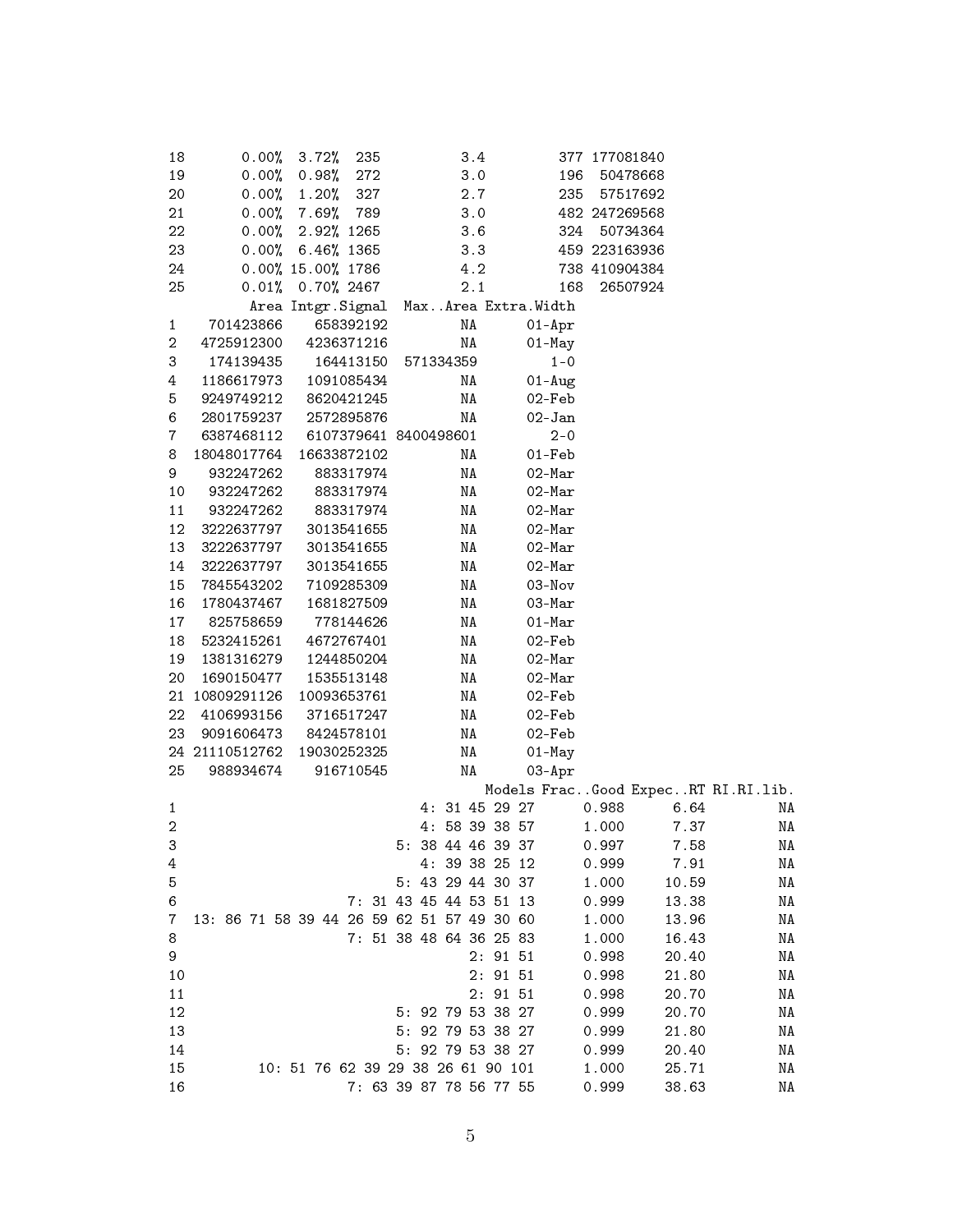| 17             |        |            |                               |                         |     |  |                    | 2:3143 |     | 0.994                                                                 | 6.64  |        | ΝA |
|----------------|--------|------------|-------------------------------|-------------------------|-----|--|--------------------|--------|-----|-----------------------------------------------------------------------|-------|--------|----|
| 18             |        |            | 9: 42 27 15 44 26 29 25 55 30 |                         |     |  |                    |        |     | 1.000                                                                 | 7.37  |        | NA |
| 19             |        |            |                               |                         |     |  | 3: 45 39 31        |        |     | 0.914                                                                 | 7.58  |        | NA |
| 20             |        |            |                               |                         |     |  |                    | 2:4113 |     | 0.998                                                                 | 7.91  |        | ΝA |
| 21             |        |            |                               | 7: 45 70 29 26 31 87 72 |     |  |                    |        |     | 1.000                                                                 | 10.59 |        | ΝA |
| 22             |        |            |                               |                         |     |  | 4: 41 39 27 33     |        |     | 1.000                                                                 | 13.38 |        | ΝA |
| 23             |        |            |                               | 7: 86 37 50 51 67 59 25 |     |  |                    |        |     | 1.000                                                                 | 13.96 |        | ΝA |
| 24             |        |            |                               |                         |     |  |                    | 2:7980 |     | 1.000                                                                 | 16.43 |        | ΝA |
| 25             |        |            |                               |                         |     |  | 5: 91 79 107 64 50 |        |     | 0.997                                                                 | 20.40 |        | ΝA |
|                |        |            |                               |                         |     |  |                    |        |     | Net Weighted Simple Reverse Corrections X.m.z. S.Nm.z. Aream.z. Conc. |       |        |    |
| $\mathbf{1}$   | 100    | 100        | 99                            |                         | 100 |  |                    | ΝA     | 31  | 75.7                                                                  |       | 35.318 | ΝA |
| $\overline{2}$ | 100    | 100        | 100                           |                         | 100 |  |                    | ΝA     | 43  | 263.9                                                                 |       | 58.121 | ΝA |
| 3              | 97     | 97         | 94                            |                         | 99  |  |                    | NA     | NA  | NA                                                                    |       | NA     | NA |
| 4              | 100    | 100        | 100                           |                         | 100 |  |                    | NA     | 41  | 146.7                                                                 |       | 48.929 | NA |
| 5              | 100    | 99         | 99                            |                         | 99  |  |                    | NA     | 43  | 312.1                                                                 |       | 49.857 | NA |
| 6              | 100    | 100        | 100                           |                         | 100 |  |                    | NA     | 56  | 130.1                                                                 |       | 23.488 | NA |
| $\overline{7}$ | 100    | 99         | 98                            |                         | 100 |  |                    | NA     | 43  | 308.7                                                                 |       | 50.029 | NA |
| 8              | 100    | 100        | 98                            |                         | 100 |  |                    | NA     | 79  | 404.3                                                                 |       | 36.287 | NA |
| 9              | 100    | 100        | 100                           |                         | 100 |  |                    | NA     | 91  | 110.9                                                                 |       | 46.246 | NA |
| 10             | 98     | 97         | 97                            |                         | 97  |  |                    | ΝA     | 91  | 110.9                                                                 |       | 46.246 | NA |
| 11             | 97     | 96         | 96                            |                         | 96  |  |                    | ΝA     | 91  | 110.9                                                                 |       | 46.246 | ΝA |
|                | 12 100 | 100        | 100                           |                         | 100 |  |                    | ΝA     | 91  | 189.4                                                                 |       | 36.853 | ΝA |
|                | 13 100 | 100        | 100                           |                         | 100 |  |                    | ΝA     | 91  | 189.4                                                                 |       | 36.853 | ΝA |
| 14             | 97     | 96         | 96                            |                         | 96  |  |                    | ΝA     | 91  | 189.4                                                                 |       | 36.853 | NA |
|                | 15 100 | 100        | 100                           |                         | 100 |  |                    | ΝA     | 106 | 262.2                                                                 |       | 22.606 | ΝA |
|                | 16 100 | 100        | 100                           |                         | 100 |  |                    | ΝA     | 117 | 187.2                                                                 |       | 41.027 | NA |
|                | 17 100 | 100        | 99                            |                         | 100 |  |                    | ΝA     | 31  | 81.5                                                                  |       | 33.838 | NA |
|                | 18 100 | 100        | 100                           |                         | 100 |  |                    | ΝA     | 43  | 293.0                                                                 |       | 60.317 | NA |
| 19             | 98     | 98         | 96                            |                         | 99  |  |                    | ΝA     | ΝA  | NA                                                                    |       | ΝA     | NA |
| 20             | 100    | 100        | 100                           |                         | 100 |  |                    | ΝA     | 41  | 167.0                                                                 |       | 50.556 | ΝA |
|                | 21 100 | 99         | 99                            |                         | 99  |  |                    | ΝA     | 43  | 346.2                                                                 |       | 51.653 | ΝA |
|                | 22 100 | 100        | 100                           |                         | 100 |  |                    | ΝA     | 56  | 156.8                                                                 |       | 23.468 | ΝA |
|                | 23 100 | 100        | 98                            |                         | 100 |  |                    | ΝA     | 43  | 328.9                                                                 |       | 51.327 | ΝA |
|                | 24 100 | 100        | 98                            |                         | 100 |  |                    | ΝA     | 79  | 446.3                                                                 |       | 36.614 | ΝA |
|                | 25 100 | 100        | 100                           |                         | 100 |  |                    | ΝA     | 91  | 113.3                                                                 |       | 45.551 | ΝA |
|                |        | RT.RT.lib. |                               |                         |     |  |                    |        |     |                                                                       |       |        |    |
| $\mathbf{1}$   |        | 0.007      |                               |                         |     |  |                    |        |     |                                                                       |       |        |    |
| 2              |        | 0.000      |                               |                         |     |  |                    |        |     |                                                                       |       |        |    |
| 3              |        | $-0.006$   |                               |                         |     |  |                    |        |     |                                                                       |       |        |    |
| 4              |        | 0.005      |                               |                         |     |  |                    |        |     |                                                                       |       |        |    |
| 5              |        | 0.008      |                               |                         |     |  |                    |        |     |                                                                       |       |        |    |
| 6              |        | 0.013      |                               |                         |     |  |                    |        |     |                                                                       |       |        |    |
| $\overline{7}$ |        | 0.010      |                               |                         |     |  |                    |        |     |                                                                       |       |        |    |
| 8              |        | $-0.004$   |                               |                         |     |  |                    |        |     |                                                                       |       |        |    |
| 9              |        | 0.003      |                               |                         |     |  |                    |        |     |                                                                       |       |        |    |
| 10             |        | $-1.405$   |                               |                         |     |  |                    |        |     |                                                                       |       |        |    |
| 11             |        | $-0.299$   |                               |                         |     |  |                    |        |     |                                                                       |       |        |    |
| 12             |        | $-0.003$   |                               |                         |     |  |                    |        |     |                                                                       |       |        |    |
| 13             |        | $-1.109$   |                               |                         |     |  |                    |        |     |                                                                       |       |        |    |
| 14             |        | 0.299      |                               |                         |     |  |                    |        |     |                                                                       |       |        |    |
| 15             |        | $-0.015$   |                               |                         |     |  |                    |        |     |                                                                       |       |        |    |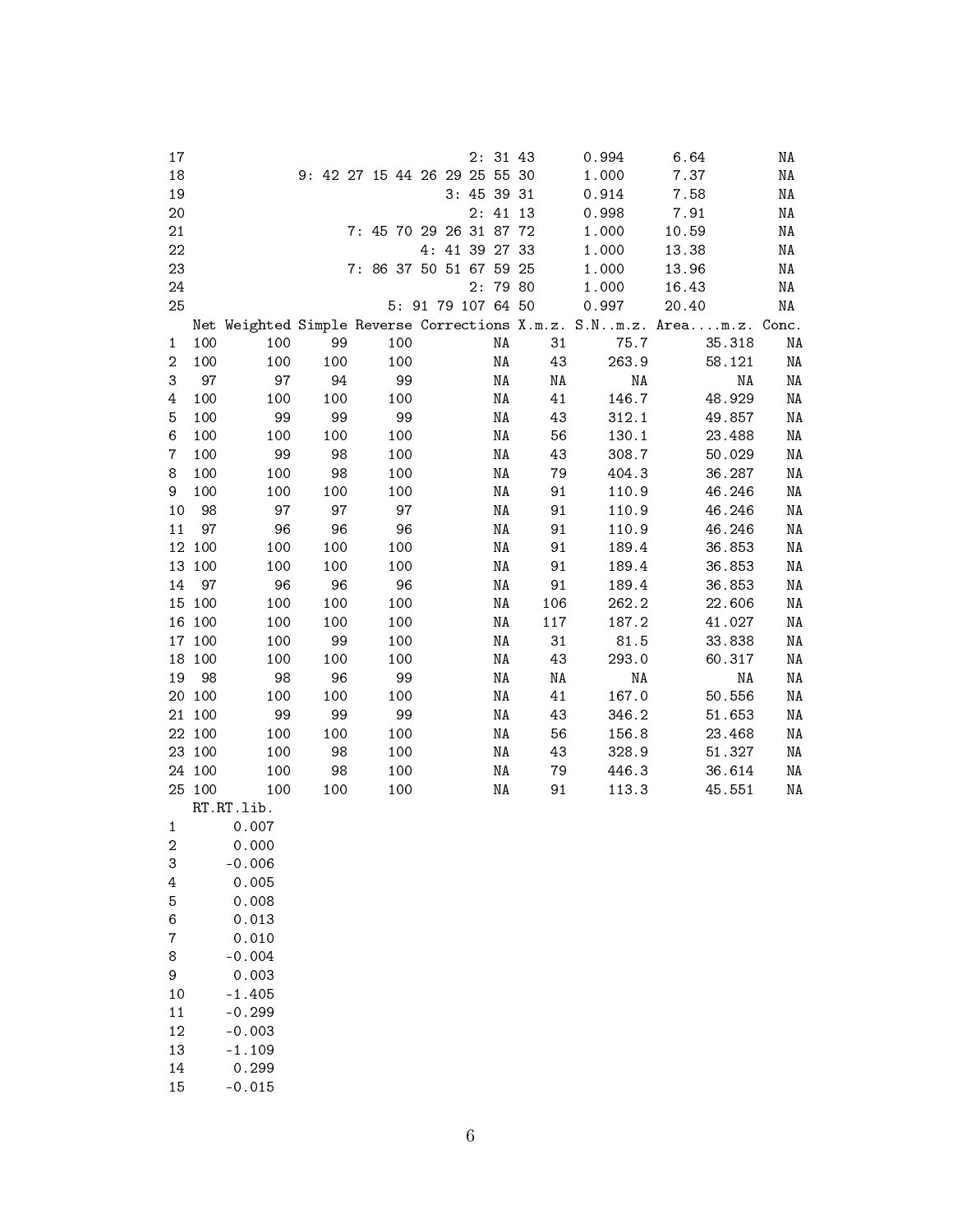| 16 | 0.003    |
|----|----------|
| 17 | 0.004    |
| 18 | $-0.002$ |
| 19 | 0.005    |
| つの | 0.002    |
| 21 | 0.009    |
| 22 | 0.000    |
| 23 | 0.006    |
| 24 | -0.006   |
| 25 | 0.001    |

3. ion library in the specific format required by Metab. The ion library is a data frame containing the name and the reference ion mass fragment to quantify each metabolite present in the mass spectral library used by AMDIS when generating the batch report. To facilitate the process, MetReport accepts the .msl file used by AMDIS. An AMDIS library is stored in two files, a file with extension .CID and a file with extension .msl. Metab requires only the .msl file.

Below you can see examples of an ion library converted from an AMDIS library:

```
> data(exampleMSLfile)
> print(head(exampleMSLfile, 29))
                                V1
1 NAME:Ethanol
2 CASNO:130513~1-N1002
3 \t R1:
4 \t RW:
5 RT:6.644
6 \text{ RSN}:317 COMMENT: 6.6438 min 130513_REF_SOL2_2_100_1
8 SOURCE:C:\\Program Files (x86)\\NISTMS\\AMDIS32\\LIB\\ref_sol2.msl
extending the state of the state of the state of the NUM PEAKS: 22 \sim NUM PEAKS: 22
10 ( 13 4) ( 14 13) ( 15 29) ( 19 9) ( 24 3)
11 ( 25 14) ( 26 71) ( 27 176) ( 28 54) ( 29 249)
12 ( 30 60) ( 31 1000) ( 32 12) ( 33 2) ( 40 6)
13 ( 41 23) ( 42 79) ( 43 198) ( 44 36) ( 45 777)
14 ( 46 343) ( 47 11)
15 NAME:Acetone
16 CASNO:130513~1-N1004
17 RI:
18 RW:
19 RT:7.373
20 RSN:43
21 COMMENT: 7.3726 min 130513_REF_SOL2_2_100_1
22 SOURCE:C:\\Program Files (x86)\\NISTMS\\AMDIS32\\LIB\\ref_sol2.msl
23 NUM PEAKS: 30
24 ( 12 1) ( 13 1) ( 14 8) ( 15 28) ( 16 1)
25 ( 24 1) ( 25 5) ( 26 22) ( 27 32) ( 28 7)
26 ( 29 16) ( 30 1) ( 31 2) ( 36 5) ( 37 19)
```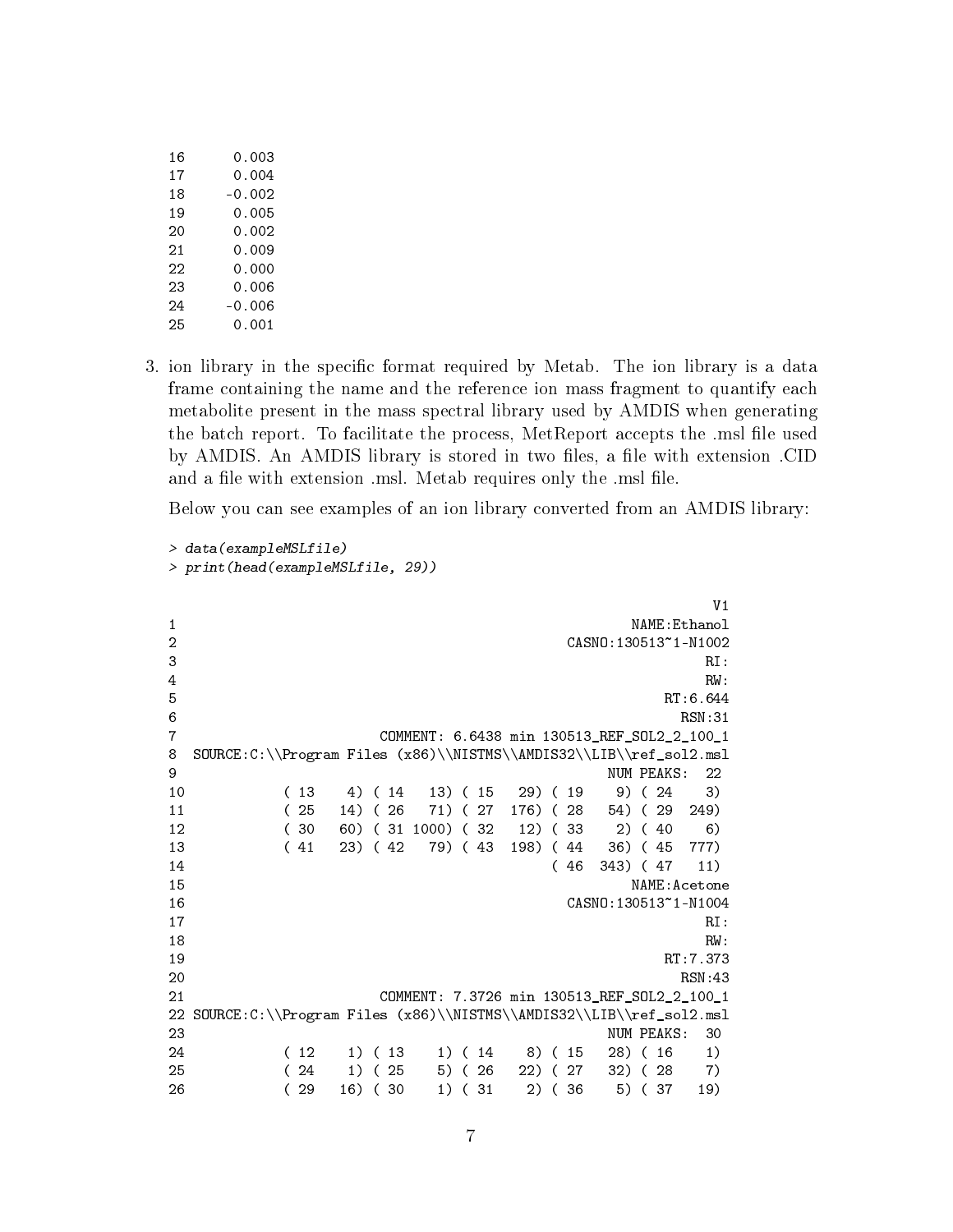| 27 | $(38 \t24) (39 \t44) (40 \t10) (41 \t23) (42 \t76)$   |  |  |
|----|-------------------------------------------------------|--|--|
| 28 | $(43\ 1000)$ $(44\ 26)$ $(45\ 3)$ $(52\ 1)$ $(53\ 4)$ |  |  |
| 29 | $(55 \t3) (57 \t7) (58 \t262) (59 \t10) (60 \t1)$     |  |  |

> testLib <- buildLib(exampleMSLfile, save = FALSE, verbose = FALSE)

------------------------ Names RT Ion --------- ------- ------ Zylene1 20.39 \*91\* Zylene2 20.7 \*91\* ------------------------

> print(testLib)

|                | Name                 |               |     | RT ref_ion1 ref_ion2 ref_ion3 ref_ion4 ion2to1 ion3to1 |     |    |       |       |
|----------------|----------------------|---------------|-----|--------------------------------------------------------|-----|----|-------|-------|
| $\mathbf{1}$   | Ethanol              | 6.644         | 31  | 45                                                     | 46  | 29 | 0.777 | 0.343 |
| $\overline{2}$ | Acetone              | 7.373         | 43  | 58                                                     | 42  | 39 | 0.262 | 0.076 |
| 3              | Isopropyl alcohol    | 7.582         | 45  | 41                                                     | 27  | 39 | 0.107 | 0.090 |
| 4              | Acetonitril          | 7.905         | 41  | 40                                                     | 39  | 38 | 0.546 | 0.223 |
| 5              | Ethyl acetate 10.593 |               | 43  | 45                                                     | 70  | 61 | 0.137 | 0.116 |
| 6              | 1-butanol 13.381     |               | 56  | 41                                                     | 43  | 31 | 0.720 | 0.543 |
| $\overline{7}$ | 2-pentanone 13.959   |               | 43  | 86                                                     | 41  | 71 | 0.249 | 0.127 |
| 8              | Pyridine 16.426      |               | 79  | 52                                                     | 51  | 50 | 0.564 | 0.275 |
| 9              | Zylene1 20.395       |               | 91  | 106                                                    | 77  | 51 | 0.327 | 0.080 |
| 10             | Zylene2 20.697       |               | 91  | 106                                                    | 105 | 77 | 0.533 | 0.223 |
| 11             | Zylene3 21.803       |               | 91  | 106                                                    | 105 | 77 | 0.488 | 0.189 |
| 12             | Benzaldehyde 25.712  |               | 106 | 105                                                    | 77  | 51 | 0.990 | 0.935 |
| 13             |                      | Indole 38.634 | 117 | 90                                                     | 89  | 63 | 0.414 | 0.313 |
|                | ion4to1              |               |     |                                                        |     |    |       |       |
| $\mathbf{1}$   | 0.249                |               |     |                                                        |     |    |       |       |
| $\overline{c}$ | 0.044                |               |     |                                                        |     |    |       |       |
| 3              | 0.072                |               |     |                                                        |     |    |       |       |
| 4              | 0.137                |               |     |                                                        |     |    |       |       |
| 5              | 0.105                |               |     |                                                        |     |    |       |       |
| 6              | 0.346                |               |     |                                                        |     |    |       |       |
| $\overline{7}$ | 0.109                |               |     |                                                        |     |    |       |       |
| 8              | 0.205                |               |     |                                                        |     |    |       |       |
| 9              | 0.077                |               |     |                                                        |     |    |       |       |
| 10             | 0.115                |               |     |                                                        |     |    |       |       |

11 0.109 12 0.404 13 0.103

When all the requirements described above are ready and available, MetReport can be applied. If an essential argument is missing, a dialog box will pop up allowing the user to point and click on the missing file. Here is an example of MetReport applied to a single file and recalculating metabolite abundances. We use a test file distributed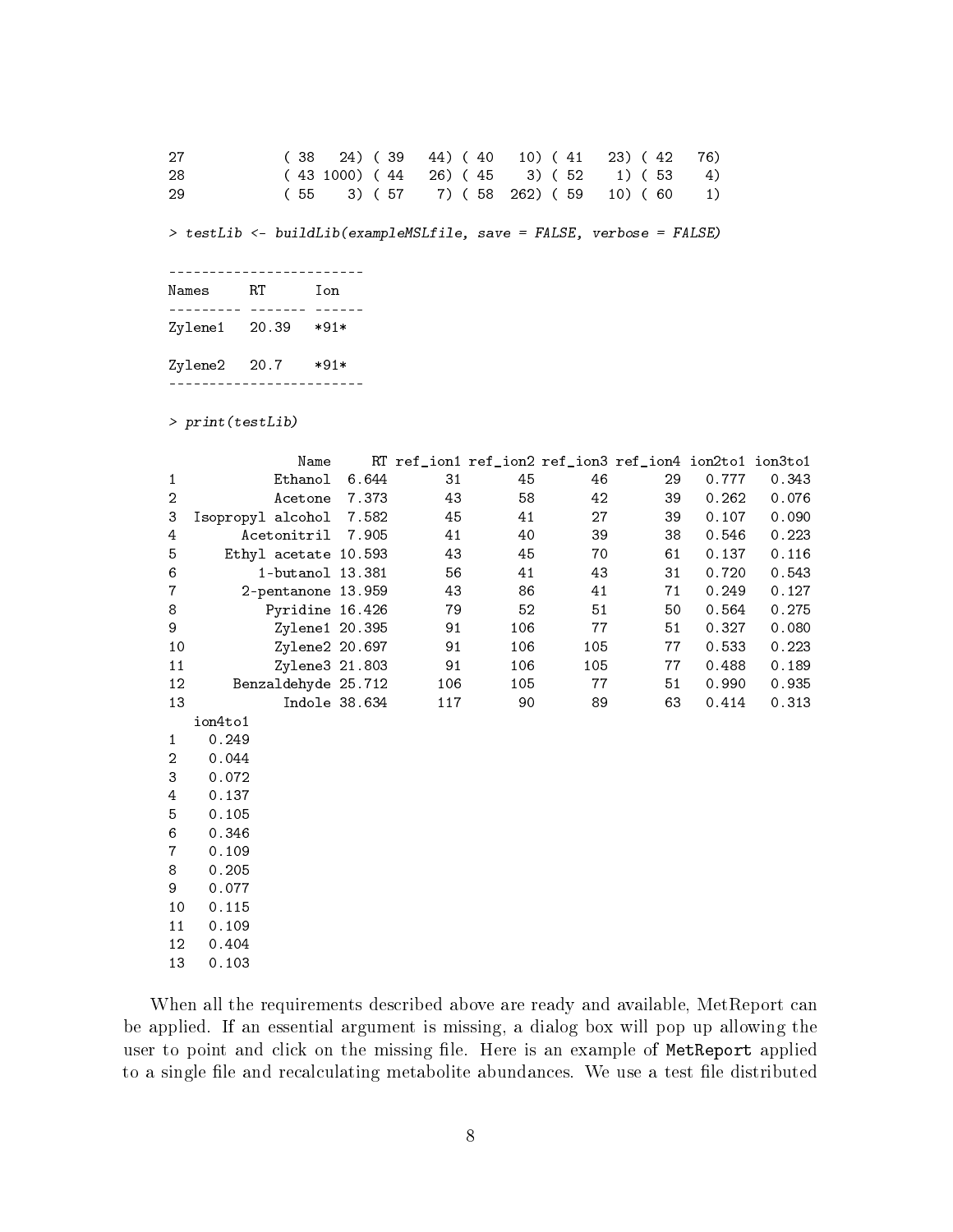with the package, unzip it and store the file name in the test file variable. This file will also be used in the subsequent examples.

```
> ###### Load exampleAMDISReport ######
> data(exampleAMDISReport)
> ###### Load exampleIonLib ###########
> data(exampleIonLib)
> ###### Analyse a single file ########
> testfile <- unzip(system.file("extdata/130513_REF_SOL2_2_50_50_1.CDF.zip", package = "Metab"))
> test <- MetReport(inputData = testfile,
              singleFile = TRUE, Amdiskeport = exampleAMDISReport,+ ionLib = exampleIonLib, abundance = "recalculate",
+ TimeWindow = 0.5, save = FALSE)
> ###### Show results #################
> print(test)
           Name 130513_REF_SOL2_2_50_50_1
1 Replicates A
2 1-butanol 34874681
3 2-pentanone 195503137
4 Acetone 140289057
5 Acetonitril 44105593
6 Benzaldehyde 143276433
7 Ethanol 11756469
8 Ethyl acetate 201696289
9 Indole 70889473
10 Isopropyl alcohol 38373933
11 Pyridine 369485217
12 Zylene1 73424897
13 Zylene2 25606145
```
Note that the first line of the resulting data.frame is used to represent sample metadata (for example replicates).

The argument "abundance" defines the way metabolite abundances will be reported. If abundance  $=$  "recalculated", the abundances of metabolites will be corrected by fixing a single mass fragment as reference. If abundance  $=$  "Area", the area associated with each compound will be extracted from the AMDIS report indicated by "Amdis-Report". And finally, if abundance  $=$  "Base.Peak", the Base.Peak associated with each compound will be extracted from the AMDIS report. Below you can find an example when extracting the area:

```
> ###### Load exampleAMDISReport ######
> data(exampleAMDISReport)
> ###### Analyse a single file ########
> test <- MetReport(inputData = testfile,
+ singleFile = TRUE, AmdisReport = exampleAMDISReport,
                   abundance = "Area", TimeWindow = 0.5, save = FALSE)> ###### Show results #################
> print(test)
```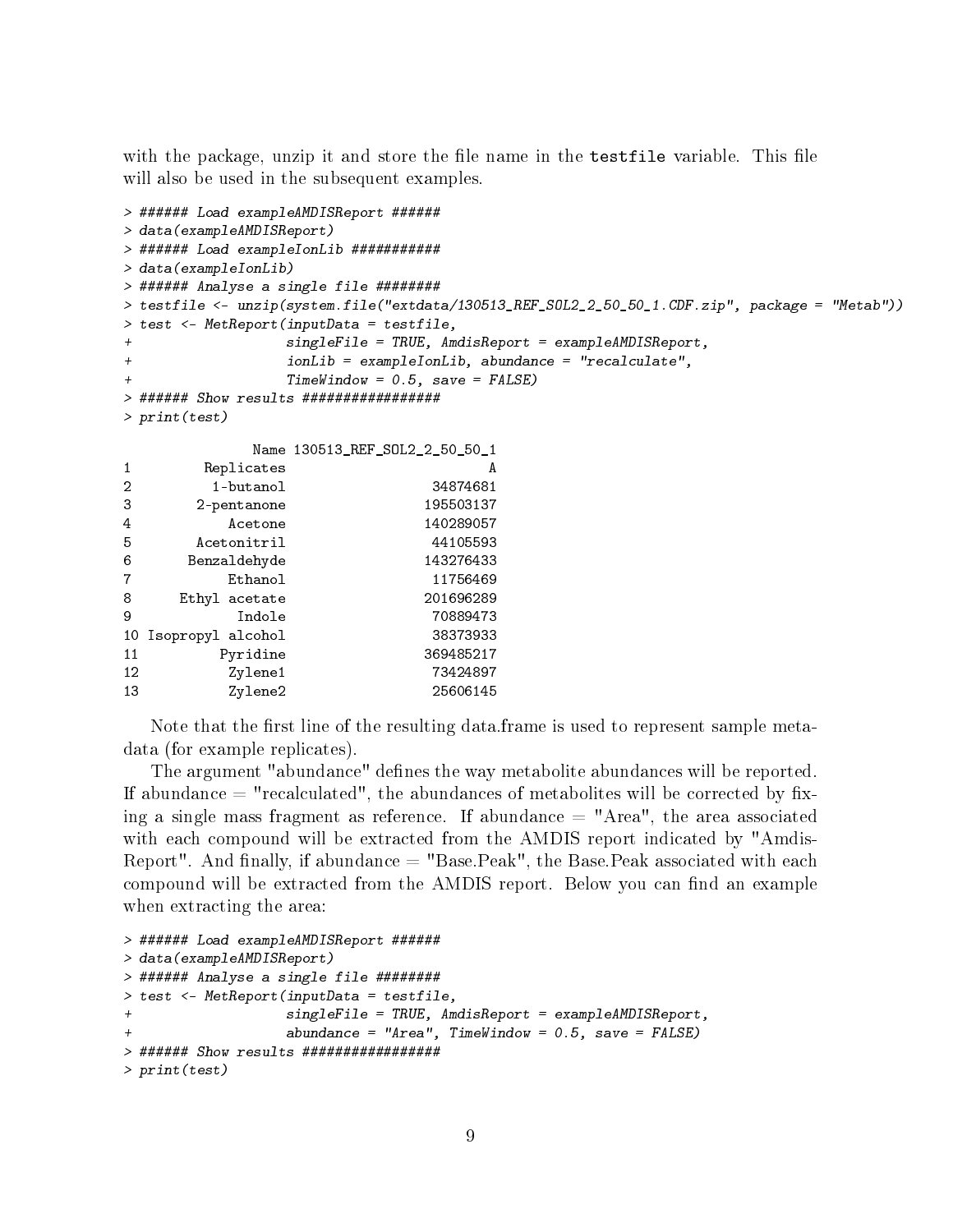|               | Name 130513 REF SOL2 2 50 50 1 |
|---------------|--------------------------------|
| Replicates    | A                              |
| 1-butanol     | 2801759237                     |
| 2-pentanone   | 6387468112                     |
| Acetone       | 4725912300                     |
| Acetonitril   | 1186617973                     |
| Benzaldehyde  | 7845543202                     |
| Ethanol       | 701423866                      |
| Ethyl acetate | 9249749212                     |
| Indole        | 1780437467                     |
|               | 174139435                      |
| Pyridine      | 18048017764                    |
| Zylene1       | 3222637797                     |
| Zylene2       | 932247262                      |
|               | 10 Isopropyl alcohol           |

Note that in this case the ion library is not required, as the abundances of metabolites will be extracted directly from the AMDIS report.

When applied to a batch of GC-MS files, MetReport can be used to automatically detect the name of experimental conditions under study. For this, GC-MS files in CDF format must be organised in subfolders according to their experimental condition, as follows:

Experiment1 Condition1 Sample1.cdf Sample2.cdf Sample3.cdf Condition2 Sample1.cdf Sample2.cdf Sample3.cdf Condition3 Sample1.cdf Sample2.cdf -Sample3.cdf

The folder Experiment1 is the main folder containing one subfolder for each experimental condition. Each subfolder contains the CDF files associated with this specific experimental condition. Alternatively, all the CDF files can be placed in a single folder and MetReport will analyse every sample as belonging to the same experimental condition.

Below you can see an example of MetReport applied to a batch of samples:

> MetReport( + dataFolder = "/Users/ThePathToTheMainFolder/", + AmdisReport = "/Users/MyAMDISreport.TXT",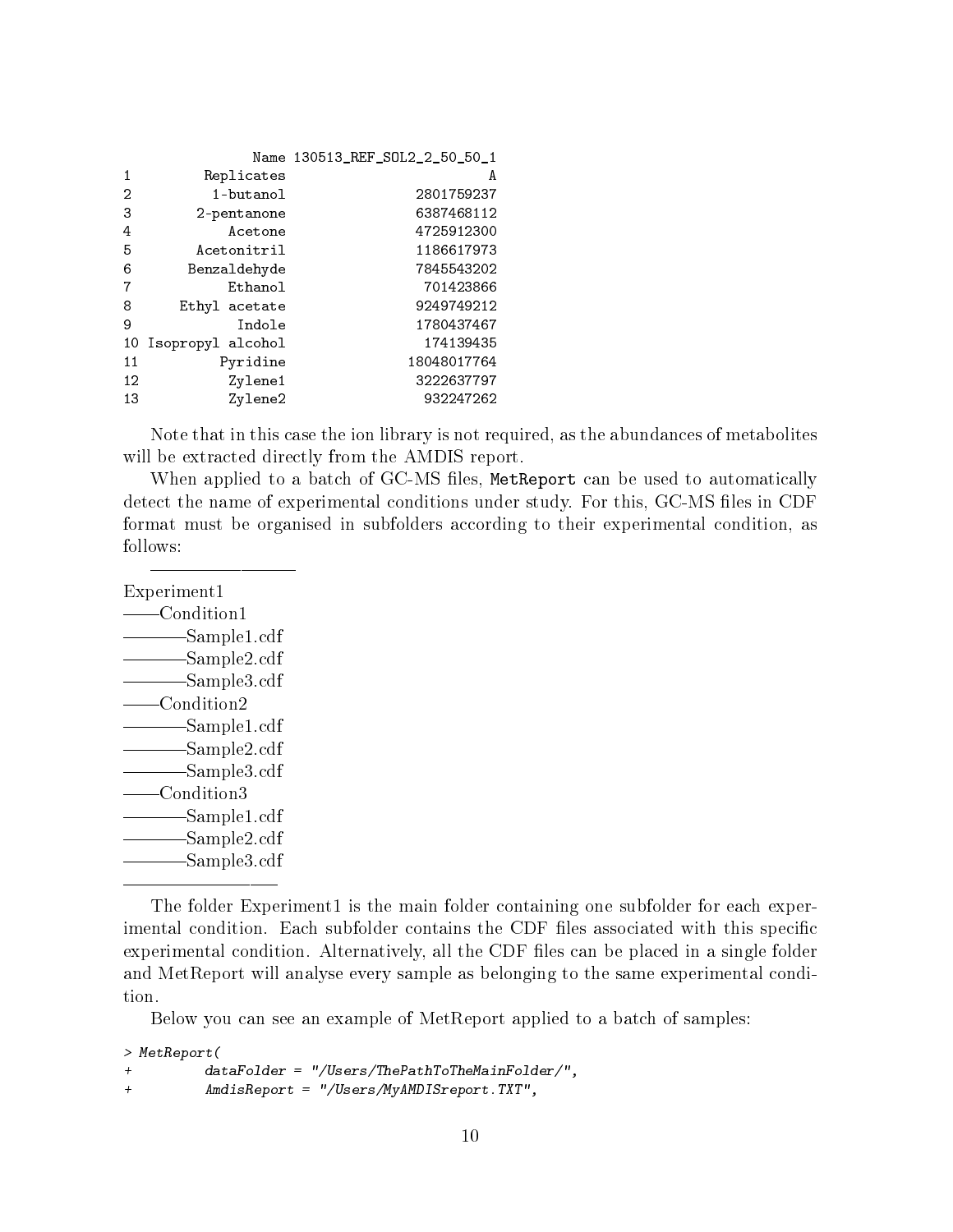```
+ ionLib = "/Users/MyIonLibrary.csv",
+ save = TRUE,
+ output = "metabData",
+ TimeWindow = 2.5,
+ Remove = c("Ethanol", "Pyridine"))
```
As a result, MetReport generates a data frame containing the metabolites identified in the first column and their abundances in the different samples analysed in the following columns. See below an example:

```
> data(exampleMetReport)
> print(exampleMetReport)
```

|                  |                                                                         | Name 130513_REF_SOL2_2_100_1 130513_REF_SOL2_2_100_2 |            |            |
|------------------|-------------------------------------------------------------------------|------------------------------------------------------|------------|------------|
| 1                | Replicates                                                              | 100ul                                                |            | 100ul      |
| $\boldsymbol{2}$ | 1-butanol                                                               | 169279488                                            |            | 176668672  |
| 3                | 2-pentanone                                                             | 358105088                                            |            | 412483584  |
| 4                | Acetone                                                                 | 247545856                                            |            | 285147136  |
| 5                | Acetonitril                                                             | 89587712                                             |            | 96366592   |
| 6                | Benzaldehyde                                                            | 534659072                                            |            | 580452352  |
| $\overline{7}$   | Ethanol                                                                 | 23259136                                             |            | 24012800   |
| 8                | Ethyl acetate                                                           | 342671360                                            |            | 422952960  |
| 9                | Indole                                                                  | 157777920                                            |            | 163397632  |
| 10               | Isopropyl alcohol                                                       | 82120704                                             |            | 77467648   |
| 11               | Pyridine                                                                | 731381760                                            |            | 861339648  |
| 12               | Zylene1                                                                 | 29983744                                             |            | 53530624   |
| 13               | Zylene2                                                                 | 86278144                                             |            | 138510336  |
| 14               | Zylene3                                                                 | $<$ NA $>$                                           |            | $<$ NA $>$ |
|                  | 130513_REF_S0L2_2_100_3 130513_REF_S0L2_2_100_4 130513_REF_S0L2_2_100_5 |                                                      |            |            |
| $\mathbf{1}$     | 100ul                                                                   |                                                      | 100ul      | 100ul      |
| $\overline{2}$   | 181108736                                                               |                                                      | 192888832  | 208617472  |
| 3                | 388415488                                                               |                                                      | 363429888  | 456081408  |
| 4                | 271532032                                                               |                                                      | 307740672  | 308297728  |
| 5                | 92360704                                                                |                                                      | 108470272  | 107765760  |
| 6                | 589234176                                                               |                                                      | 654049280  | 649789440  |
| $\overline{7}$   | 22847488                                                                |                                                      | 25887744   | 26106880   |
| 8                | 427343872                                                               |                                                      | 501448704  | 494567424  |
| 9                | 163446784                                                               |                                                      | 167837696  | 186777600  |
| 10               | 80994304                                                                |                                                      | 93126656   | 95952896   |
| 11               | 843120640                                                               |                                                      | 916586496  | 889716736  |
| 12               | 41664512                                                                |                                                      | 57958400   | 55349248   |
| 13               | 118910976                                                               |                                                      | 152977408  | 146456576  |
| 14               | 20529152                                                                |                                                      | $<$ NA $>$ | 49307648   |
|                  |                                                                         |                                                      |            |            |
| $\mathbf 1$      | 50ul                                                                    |                                                      | 50ul       |            |
| $\boldsymbol{2}$ | 34881536                                                                |                                                      | 51818496   |            |
| 3                | 195510272                                                               |                                                      | 231931904  |            |
| $\overline{4}$   | 140296192                                                               |                                                      | 183975936  |            |
| 5                | 44122112                                                                |                                                      | 60628992   |            |
| 6                | 143278080                                                               |                                                      | 160907264  |            |
| $\overline{7}$   | 11761664                                                                |                                                      | 13939712   |            |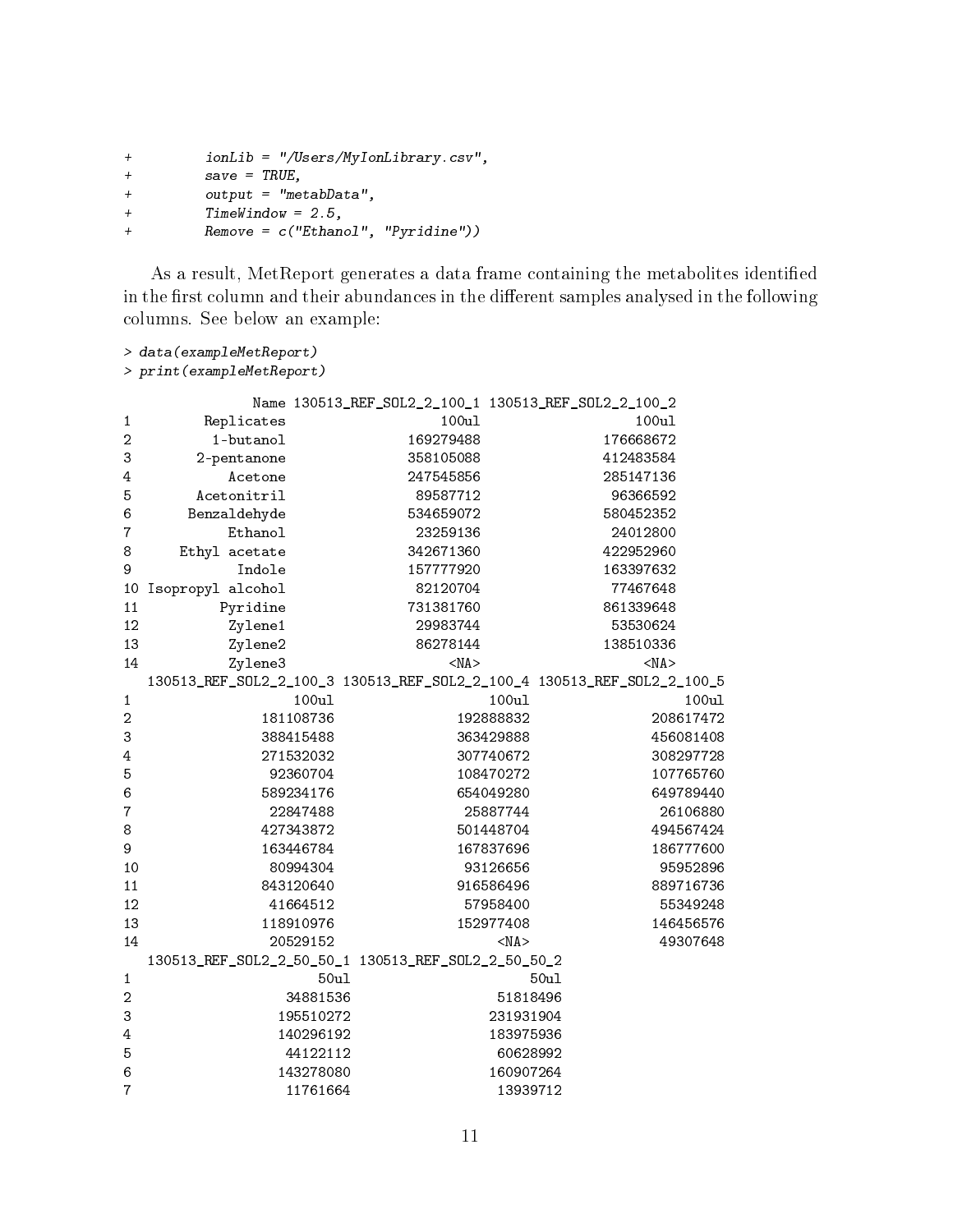| 8              | 201703424                 | 242745344  |
|----------------|---------------------------|------------|
| 9              | 70889472                  | 80273408   |
| 10             | 38379520                  | 53235712   |
| 11             | 369508352                 | 415711232  |
| 12             | 73424896                  | 27378688   |
| 13             | 25606144                  | 79704064   |
| 14             | $<$ NA $>$                | $<$ NA $>$ |
|                |                           |            |
| $\mathbf{1}$   | 50ul                      | 50ul       |
| $\overline{a}$ | 76873728                  | 66592768   |
| 3              | 291504128                 | 227393536  |
| 4              | 211861504                 | 194805760  |
| 5              | 65150976                  | 65810432   |
| 6              | 207470592                 | 162250752  |
| 7              | 15432704                  | 15524864   |
| 8              | 316309504                 | 252280832  |
| 9              | 86499328                  | 84062208   |
| 10             | 61800448                  | 65531904   |
| 11             | 457539584                 | 438960128  |
| 12             | 35684352                  | 20614144   |
| 13             | 100077568                 | 57167872   |
| 14             | $<$ NA $>$                | $<$ NA $>$ |
|                | 130513_REF_SOL2_2_50_50_5 |            |
| $\mathbf{1}$   | 50ul                      |            |
| $\overline{a}$ | 69951488                  |            |
| 3              | 258048000                 |            |
| 4              | 207060992                 |            |
| 5              | 64122880                  |            |
| 6              | 165134336                 |            |
| $\overline{7}$ | 14892032                  |            |
| 8              | 272318464                 |            |
| 9              | 83632128                  |            |
| 10             | 60612608                  |            |
| 11             | 427327488                 |            |
| 12             | 25833472                  |            |
| 13             | 76689408                  |            |
| 14             | 45645824                  |            |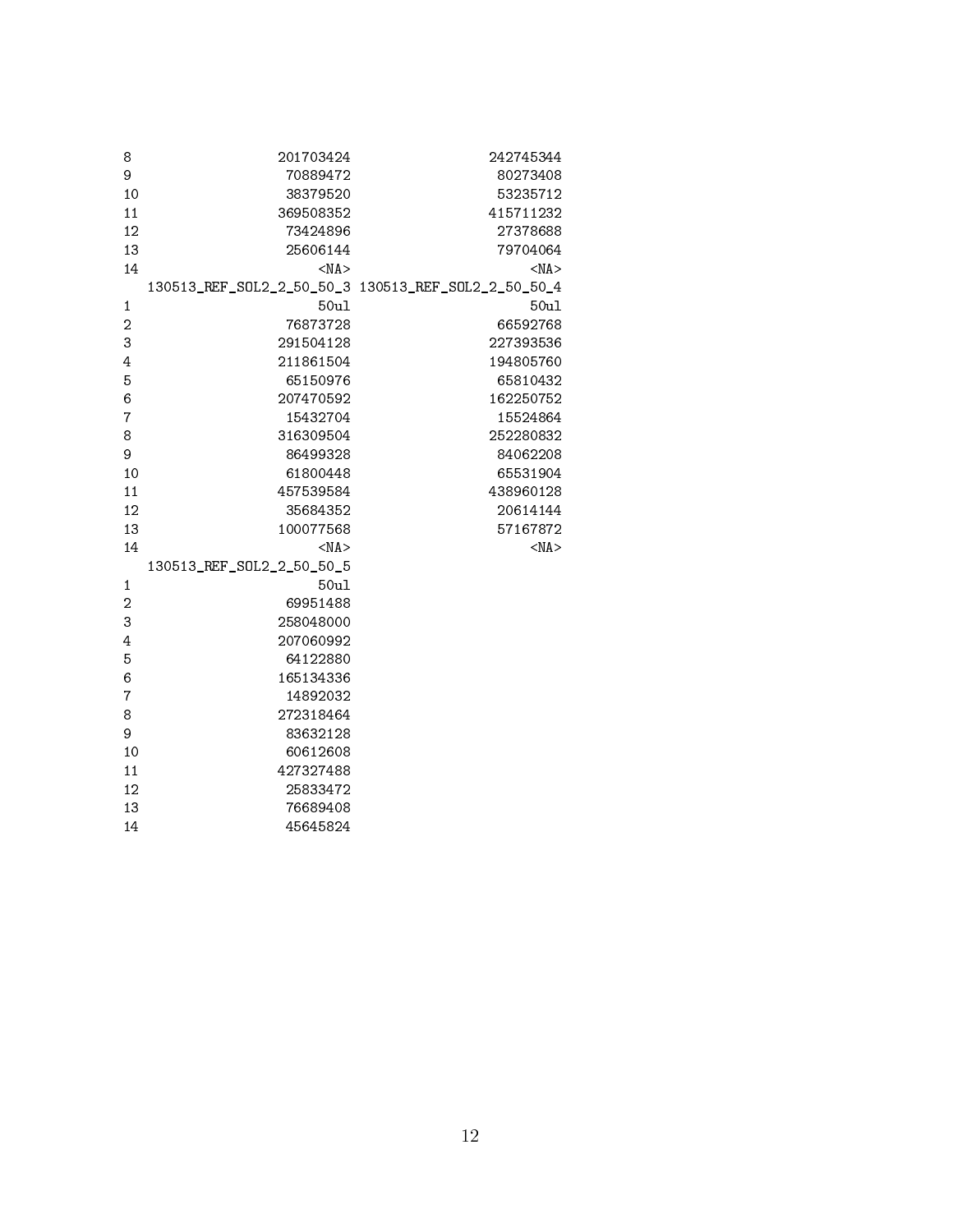# 4 What if I have the AMDIS report but not the CDF files?

The function MetReportNames is used to process an AMDIS report by choosing a single compound per RT and extracting the AREA or the BASE.PEAK reported by AMDIS for each compound. MetReportNames only requires the names of the files or samples to be extracted from the AMDIS report and the AMDIS report in batch mode. It is applied as follows:

```
> ### Load the example of AMDIS report #####
> data(exampleAMDISReport)
> ### Extract the Area of compounds in samples
> # 130513_REF_SOL2_2_100_1 and 130513_REF_SOL2_2_100_2 ##
> test <- MetReportNames(
+ c("130513_REF_SOL2_2_100_1", "130513_REF_SOL2_2_100_2"),
+ exampleAMDISReport,
+ save = FALSE,
+ TimeWindow = 0.5,
+ base.peak = FALSE)
> print(test)
          Name 130513_REF_SOL2_2_100_1 130513_REF_SOL2_2_100_2
1 1-butanol 12764249729 13106120736
2 2-pentanone 11073801529 14219281161
3 Acetone 7450198663 7664120070
4 Acetonitril 2415421513 2619137294
5 Benzaldehyde 24017979717 27158354783
6 Ethanol 1298487467 1310635238
7 Ethyl acetate 14504720058 18031280625
8 Indole 4150927824 3048110943
9 Isopropyl alcohol 1863002758 509048091
10 Pyridine 13248571706 54766105482
11 Zylene1 977285068 1873141055
12 Zylene2 3484655661 4098512121
```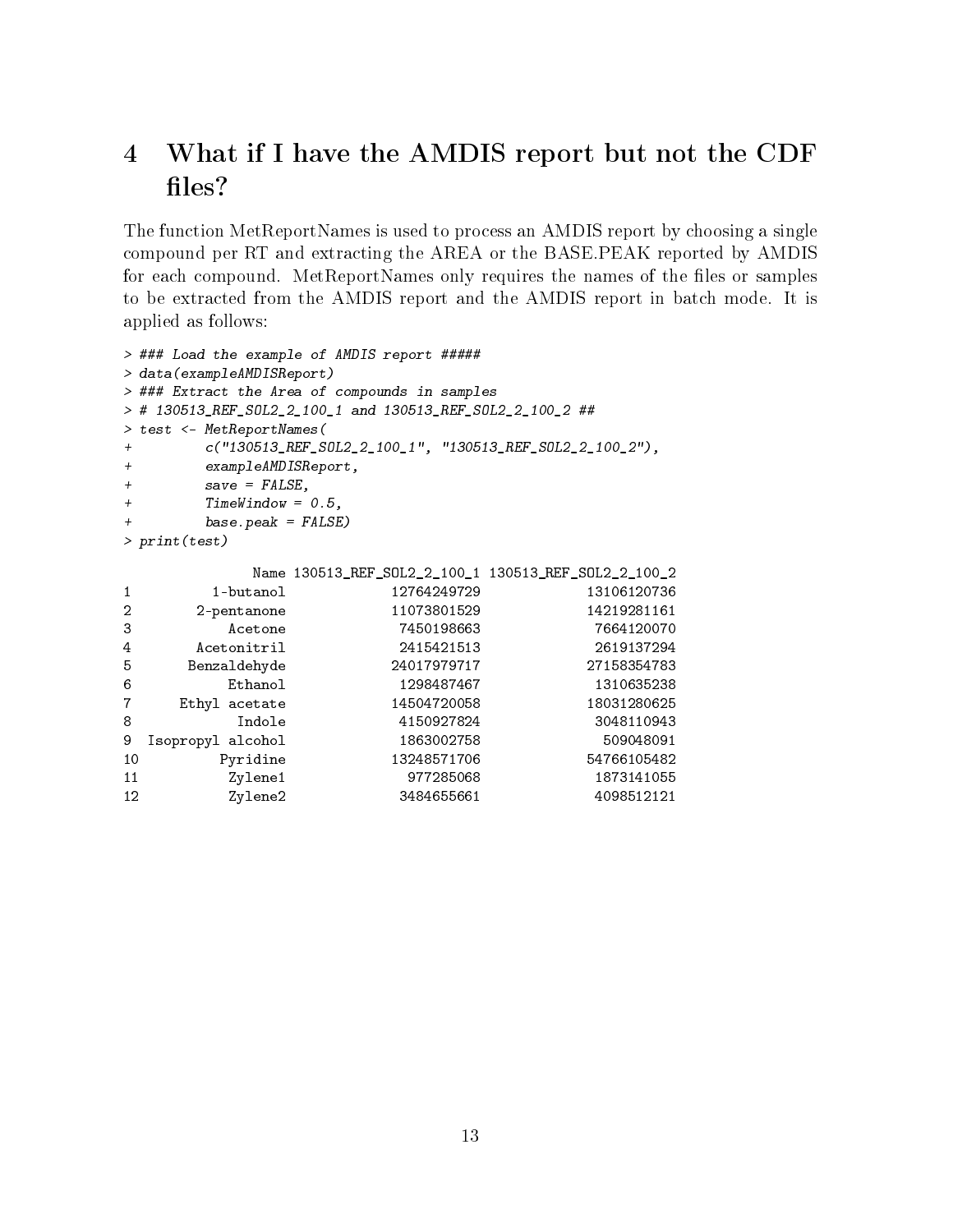## 5 Normalisations and further analysis: removeFalsePositives, normalizeByInternalStandard, normalizeByBiomass, Htest

Normalisations and statistical analysis are commonly applied to metabolomics data. Therefore, Metab contains few functions to facilitate these processes. Every function described in this section uses an input data in the same format as the results generated by the previously described functions. In the first row, it contains the names of the experimental conditions associated with each sample. Removing metabolites considered false positives: In some metabolomics experiments it is ideal to consider only those metabolites detected in a minimum proportion of the samples analysed for a specific experimental condition. For example, if an experimental condition contains 6 sample, or replicates, one may consider that metabolites present in only 2 samples are potential miss identifications or contaminations. Thus, they must be removed before further analysis. The function removeFalsePositives uses a data set generated by MetReport, MetReportArea or MetReportBasePeak to automatically remove these compounds. removeFalsePositives only requires the data frame to be processed, which can be a vector in  $R$  or a CSV file, and the percentage of samples to be used as cut off. For example:

```
> ### Load the inputData ###
> data(exampleMetReport)
> ### Normalize ####
> normalizedData <- removeFalsePositives(exampleMetReport, truePercentage = 40, save = FALSE)
> ##################
> # The abundances of compound Zylene3 will be replaced by NA in samples from experimental
> #condition 50ul, as it is present in less than 40 per cent of the samples from this
> #experimental condition.
> ### Show results ####
> print(normalizedData)
```

|                |                                                                         |       | Name 130513_REF_SOL2_2_100_1 130513_REF_SOL2_2_100_2 |            |       |            |       |
|----------------|-------------------------------------------------------------------------|-------|------------------------------------------------------|------------|-------|------------|-------|
| 1              | Replicates                                                              |       |                                                      | 100u1      |       | 100ul      |       |
| $\overline{2}$ | Isopropyl alcohol                                                       |       |                                                      | 82120704   |       | 77467648   |       |
| 3              | Pyridine                                                                |       |                                                      | 731381760  |       | 861339648  |       |
| 4              | Zylene1                                                                 |       |                                                      | 29983744   |       | 53530624   |       |
| 5              | Zylene2                                                                 |       |                                                      | 86278144   |       | 138510336  |       |
| 6              | Zylene3                                                                 |       |                                                      | $<$ NA $>$ |       | $<$ NA $>$ |       |
| 7              | 1-butanol                                                               |       |                                                      | 169279488  |       | 176668672  |       |
| 8              | 2-pentanone                                                             |       |                                                      | 358105088  |       | 412483584  |       |
| 9              | Acetone                                                                 |       |                                                      | 247545856  |       | 285147136  |       |
| 10             | Acetonitril                                                             |       |                                                      | 89587712   |       | 96366592   |       |
| 11             | Benzaldehyde                                                            |       |                                                      | 534659072  |       | 580452352  |       |
| 12             | Ethanol                                                                 |       |                                                      | 23259136   |       | 24012800   |       |
| 13             | Ethyl acetate                                                           |       |                                                      | 342671360  |       | 422952960  |       |
| 14             | Indole                                                                  |       |                                                      | 157777920  |       | 163397632  |       |
|                | 130513_REF_SOL2_2_100_3 130513_REF_SOL2_2_100_4 130513_REF_SOL2_2_100_5 |       |                                                      |            |       |            |       |
| $\mathbf{1}$   |                                                                         | 100u1 |                                                      |            | 100ul |            | 100u1 |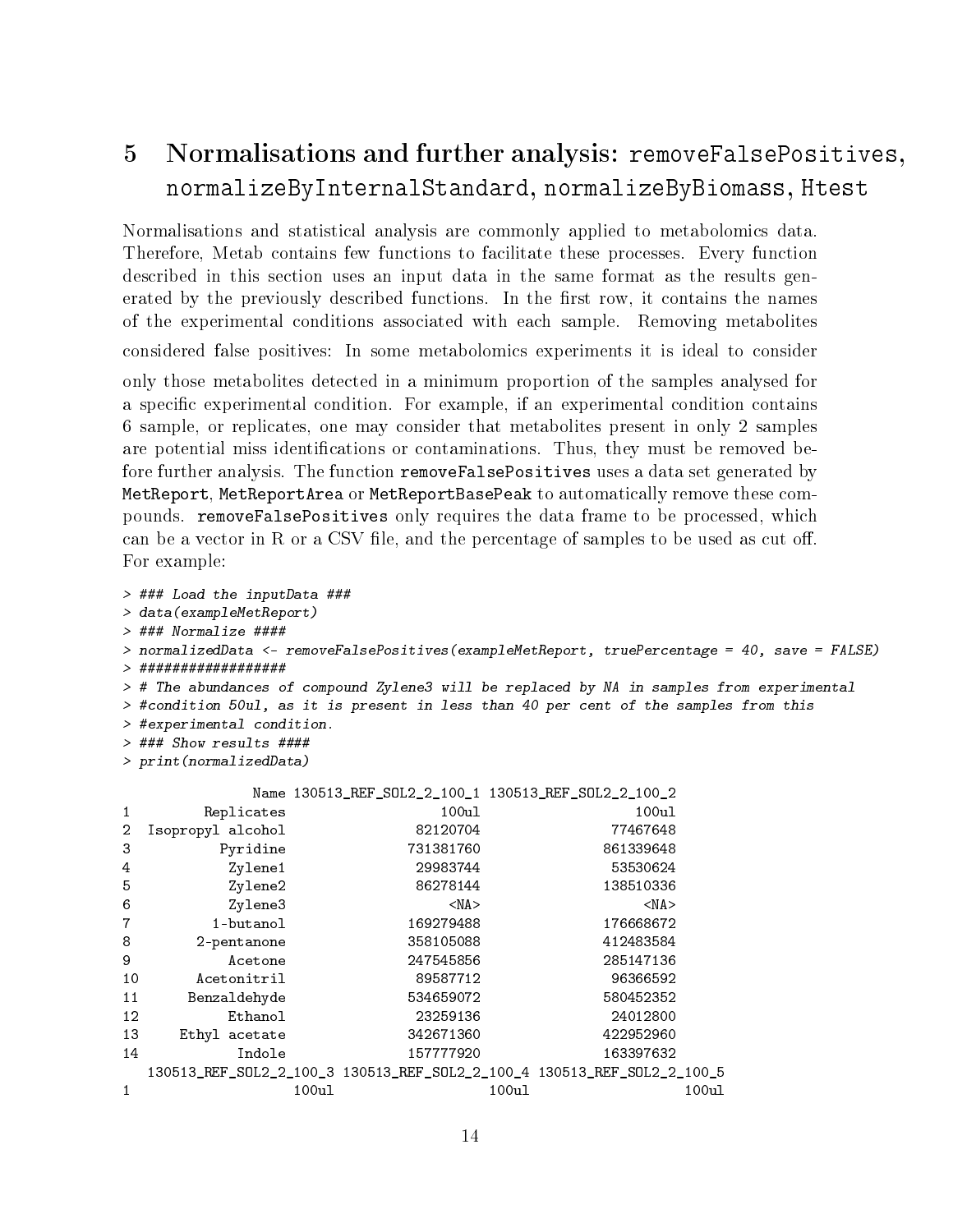| $\sqrt{2}$               | 80994304                  | 93126656              | 95952896  |
|--------------------------|---------------------------|-----------------------|-----------|
| 3                        | 843120640                 | 916586496             | 889716736 |
| $\overline{4}$           | 41664512                  | 57958400              | 55349248  |
| 5                        | 118910976                 | 152977408             | 146456576 |
| 6                        | 20529152                  | $<$ NA $>$            | 49307648  |
| $\overline{7}$           | 181108736                 | 192888832             | 208617472 |
| 8                        | 388415488                 | 363429888             | 456081408 |
| 9                        | 271532032                 | 307740672             | 308297728 |
| 10                       | 92360704                  | 108470272             | 107765760 |
| 11                       | 589234176                 | 654049280             | 649789440 |
| 12                       | 22847488                  | 25887744              | 26106880  |
| 13                       | 427343872                 | 501448704             | 494567424 |
| 14                       | 163446784                 | 167837696             | 186777600 |
|                          |                           |                       |           |
| $\mathbf{1}$             | 50ul                      | 50ul                  |           |
| $\overline{2}$           | 38379520                  | 53235712              |           |
| 3                        | 369508352                 | 415711232             |           |
| $\overline{4}$           | 73424896                  | 27378688              |           |
| 5                        | 25606144                  | 79704064              |           |
| 6                        | $<$ NA $>$                | $<$ NA $>$            |           |
| $\overline{7}$           | 34881536                  | 51818496              |           |
| 8                        | 195510272                 | 231931904             |           |
| 9                        | 140296192                 | 183975936             |           |
| 10                       | 44122112                  | 60628992              |           |
| 11                       | 143278080                 | 160907264             |           |
| 12                       | 11761664                  | 13939712              |           |
| 13                       | 201703424                 | 242745344             |           |
| 14                       | 70889472                  | 80273408              |           |
|                          |                           |                       |           |
| $\mathbf{1}$             | 50ul                      | 50ul                  |           |
| $\overline{c}$           | 61800448                  | 65531904              |           |
| 3                        | 457539584                 | 438960128             |           |
| $\overline{4}$           | 35684352                  | 20614144              |           |
| 5                        | 100077568                 | 57167872              |           |
| 6                        | $<$ NA $>$                | $<$ NA $>$            |           |
| $\overline{\mathcal{I}}$ |                           | 66592768              |           |
| 8                        | 76873728<br>291504128     | 227393536             |           |
| 9                        | 211861504                 | 194805760             |           |
|                          |                           |                       |           |
| 10<br>$11\,$             | 65150976<br>207470592     | 65810432              |           |
| 12                       |                           | 162250752             |           |
|                          | 15432704                  | 15524864              |           |
| 13                       | 316309504                 | 252280832<br>84062208 |           |
| 14                       | 86499328                  |                       |           |
|                          | 130513_REF_SOL2_2_50_50_5 |                       |           |
| 1<br>$\overline{2}$      | 50ul                      |                       |           |
| 3                        | 60612608                  |                       |           |
|                          | 427327488<br>25833472     |                       |           |
| 4                        |                           |                       |           |
| 5                        | 76689408                  |                       |           |
| 6                        | $<$ NA $>$                |                       |           |
| $\overline{7}$           | 69951488                  |                       |           |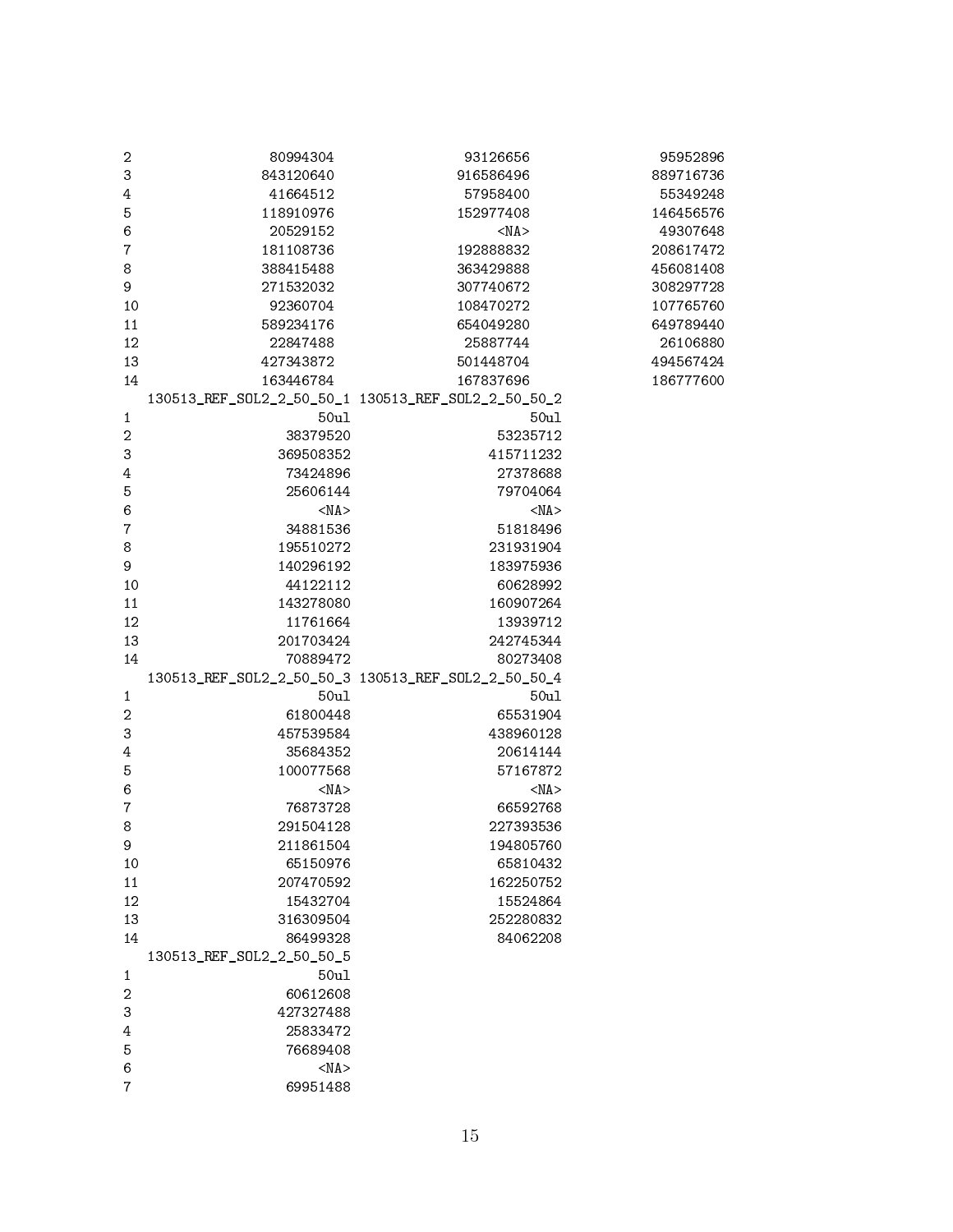| 258048000 |
|-----------|
| 207060992 |
| 64122880  |
| 165134336 |
| 14892032  |
| 272318464 |
| 83632128  |
|           |

Normalising by internal standard: The use of internal standards is a common practice

in metabolomics. In order to normalise a data set by a specific internal standard, the abundance or intensity of each metabolite must be divided by the abundance of the internal standard at the sample where each metabolite was detected. The function normalizeByInternalStandard normalises a data set generated by Metab functions according to an internal standard defined by the user. For example:

```
> ### Load the inputData ###
> data(exampleMetReport)
> ### Normalize ####
> normalizedData <- normalizeByInternalStandard(
      exampleMetReport,
+ internalStandard = "Acetone",
      save = FALSE)> ### Show results ####
> print(normalizedData)
           Name 130513 REF SOL2 2 100 1 130513 REF SOL2 2 100 2
1 Replicates 100ul 100ul 100ul
2 1-butanol 0.683830829307036 0.619570213743967
3 2-pentanone 1.44662121914091 1.44656400827396
4 Acetone 1 1
5 Acetonitril 0.361903501224436 0.337953918639393
6 Benzaldehyde 2.15983850685022 2.03562399448403
7 Ethanol 0.0939588986696671 0.08421196276718
8 Ethyl acetate 1.38427427361175 1.48327970581476
9 Indole 0.63736845588722 0.573029188692255
10 Isopropyl alcohol 0.331739360645973 0.271676051482418
11 Pyridine 2.95453041233702 3.02068490002298
12 Zylene1 0.121123998941029 0.187729832222478
13 Zylene2 0.348533986365742 0.485750402206389
14 Zylene3 <NA> <NA>
  130513_REF_SOL2_2_100_3 130513_REF_SOL2_2_100_4 130513_REF_SOL2_2_100_5
1 100ul 100ul 100ul
2 0.666988475230797 0.626790182611936 0.676675346760908
3 1.43045918059494 1.18096150774637 1.47935377584099
\frac{4}{1} 1 1 1 1
5 0.340146624027032 0.352472980886972 0.349550937981612
6 2.17003560007241 2.12532609274344 2.10766859754477
7 0.0841428830024739 0.084121945376138 0.0846807408194718
8 1.57382489591504 1.62945216419102 1.60418770260934
9 0.601942919205937 0.545386785923441 0.605835149067333
```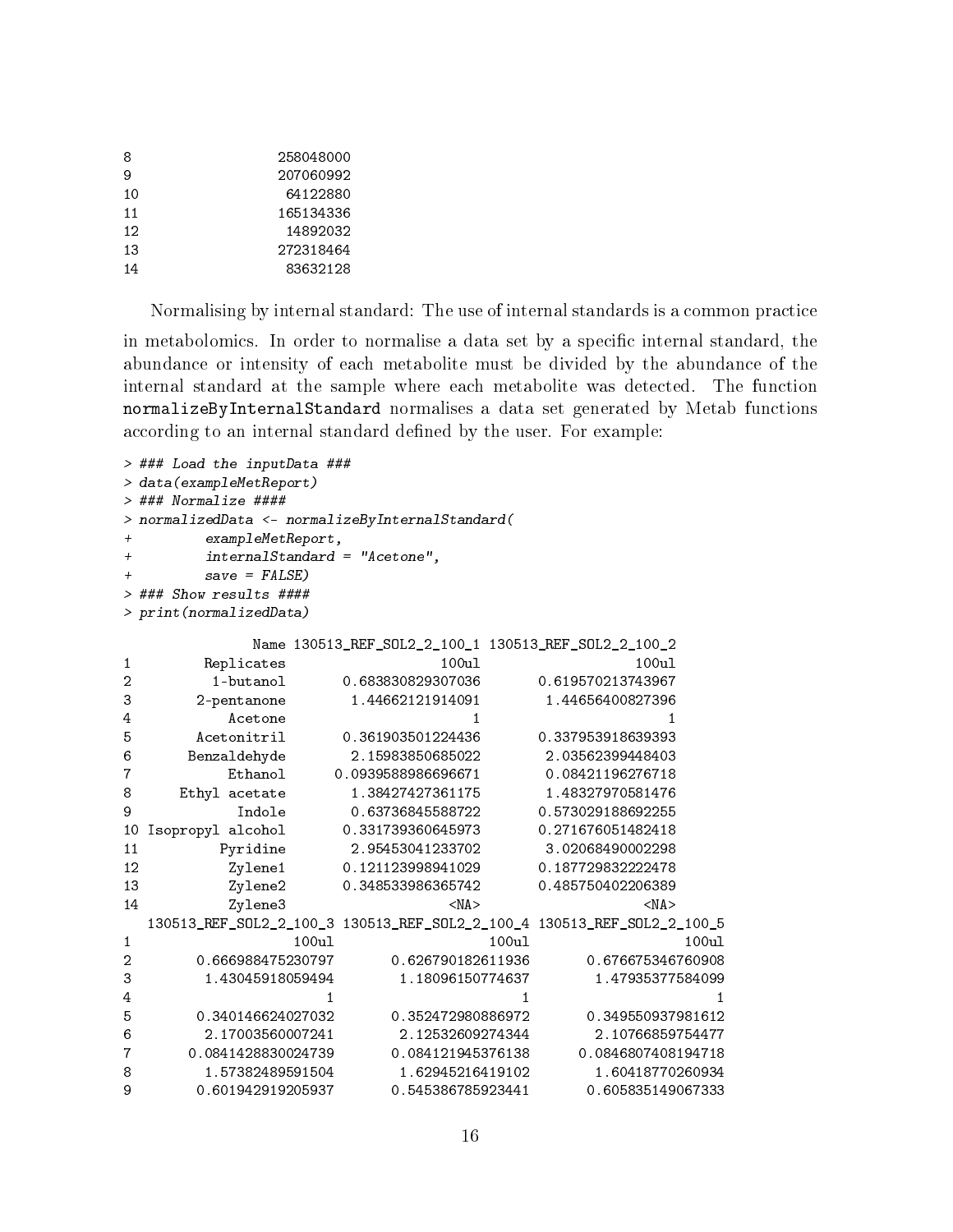| 10             | 0.298286369396006                      | 0.302614065910664                     | 0.31123452197481  |
|----------------|----------------------------------------|---------------------------------------|-------------------|
| 11             | 3.10505038315332                       | 2.97843794920939                      | 2.88590104692565  |
| 12             | 0.153442345984433                      | 0.188335196720439                     | 0.179531806345326 |
| 13             | 0.437926144934532                      | 0.497098440078795                     | 0.475049157676569 |
| 14             | 0.0756048995353889                     | $<$ NA $>$                            | 0.159935165010363 |
|                |                                        |                                       |                   |
| $\mathbf{1}$   | 50ul                                   | 50ul                                  |                   |
| $\mathbf{2}$   | 0.248627817353731                      | 0.281659096981031                     |                   |
| 3              | 1.39355366110008                       | 1.26066435123341                      |                   |
| 4              | 1                                      | 1                                     |                   |
| 5              | 0.314492584374635                      | 0.329548490515629                     |                   |
| 6              | 1.02125423332944                       | 0.874610383827589                     |                   |
| 7              | 0.0838345206119351                     | 0.0757692136432452                    |                   |
| 8              | 1.4376970687843                        | 1.31944073381423                      |                   |
| 9              | 0.505284362956908                      | 0.436325585537448                     |                   |
| 10             | 0.27356066799019                       | 0.289362365304123                     |                   |
| 11             | 2.63377321032348                       | 2.25959568973194                      |                   |
| 12             | 0.523356300362023                      | 0.148816680024935                     |                   |
| 13             | 0.182514889641481                      | 0.433230919939443                     |                   |
| 14             | <na></na>                              | <na></na>                             |                   |
|                |                                        |                                       |                   |
| $\mathbf{1}$   | 50ul                                   | 50ul                                  |                   |
| $\overline{2}$ | 0.362848967597247                      | 0.341841883936081                     |                   |
| 3              | 1.37591833578223                       | 1.167283431455                        |                   |
| 4              | 1                                      | $\mathbf{1}$                          |                   |
| 5              |                                        |                                       |                   |
| 6              | 0.307516820044853<br>0.979274611398964 | 0.33782590412111<br>0.832884777123633 |                   |
| 7              | 0.0728433609156291                     | 0.079694070647603                     |                   |
| 8              | 1.49300131467017                       | 1.29503784693019                      |                   |
| 9              | 0.408282422086459                      | 0.431518082422204                     |                   |
| 10             | 0.29170211120563                       | 0.336396131202691                     |                   |
| 11             | 2.1596164256438                        | 2.25332211942809                      |                   |
| 12             | 0.168432449153198                      | 0.105818965517241                     |                   |
|                | 0.472372592993581                      | 0.293460891505467                     |                   |
| 13             |                                        |                                       |                   |
| 14             | $<$ NA $>$                             | $<$ NA $>$                            |                   |
|                | 130513_REF_SOL2_2_50_50_5              |                                       |                   |
| $\mathbf{1}$   | 50ul                                   |                                       |                   |
| 2              | 0.33783035290394                       |                                       |                   |
| 3              | 1.24624149390726                       |                                       |                   |
| 4              | 1                                      |                                       |                   |
| 5              | 0.309681120430448                      |                                       |                   |
| 6              | 0.797515429656591                      |                                       |                   |
| 7              | 0.0719209922456085                     |                                       |                   |
| 8              | 1.31516062668144                       |                                       |                   |
| 9              | 0.40390093369204                       |                                       |                   |
| 10             | 0.292728279791106                      |                                       |                   |
| 11             | 2.06377591391043                       |                                       |                   |
| 12             | 0.124762620667827                      |                                       |                   |
| 13             | 0.37037110302263                       |                                       |                   |
| 14             | 0.220446273144485                      |                                       |                   |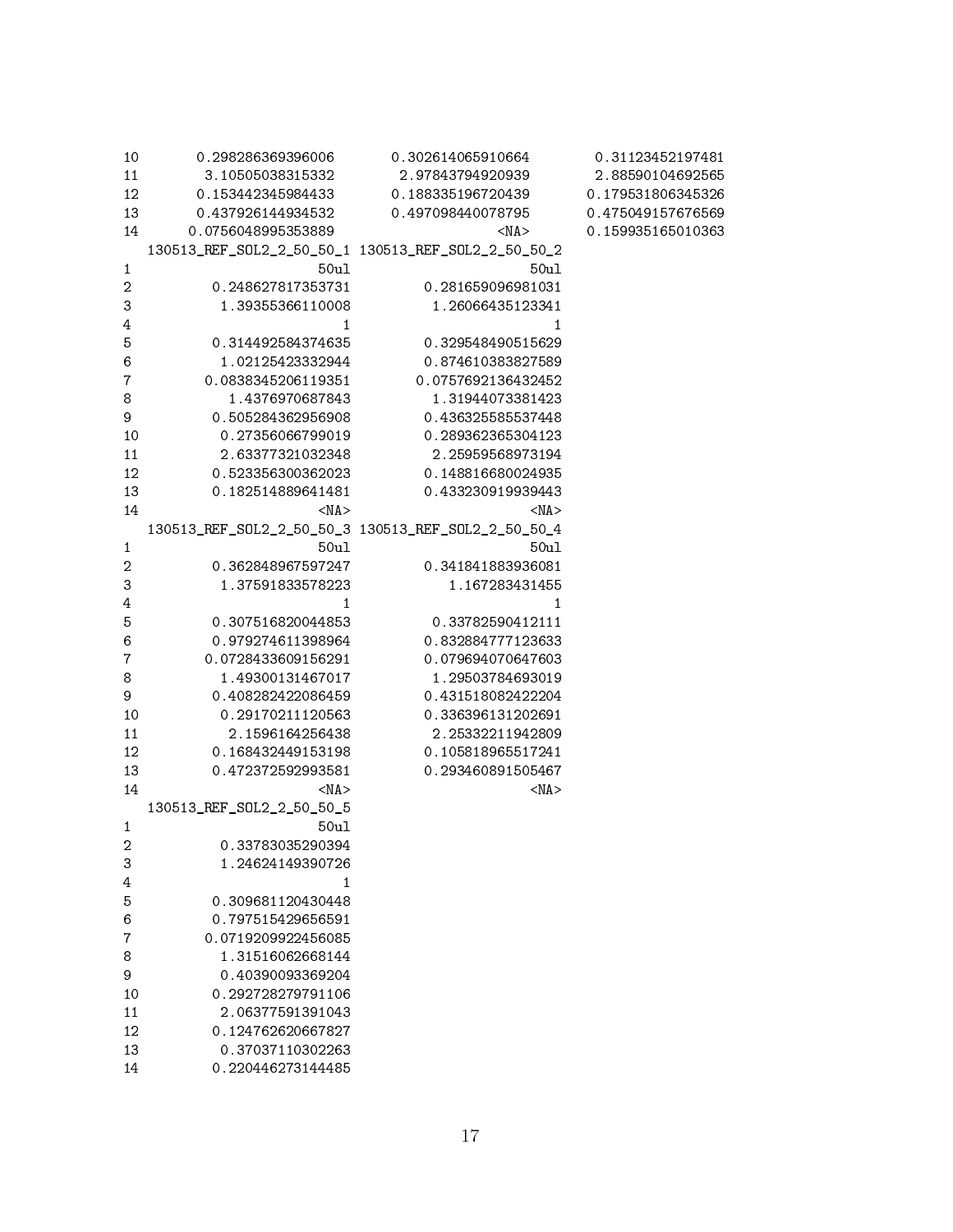Normalising by biomass: Normalisation by biomass (e.g. number of cells or O.D.) is also a common practice in metabolomics. In order to normalise a data set by the biomass associated with each sample, the abundance or intensity of each metabolite must be divided by the biomass associated with the sample where each metabolite was detected. The function normalizeByBiomass normalises a data set generated by Metab functions according to a list of biomasses defined by the user. For this, the user must provide a data frame or a CSV file containing the name of each sample in the first column and their respective biomass in the second column. See below an example of the data frame specifying biomasses:

```
> data(exampleBiomass)
> print(exampleBiomass)
```
Sample Biomass 1 130513\_REF\_SOL2\_2\_100\_1 0.5 2 130513\_REF\_SOL2\_2\_100\_2 0.5 3 130513\_REF\_SOL2\_2\_100\_3 0.5 4 130513\_REF\_SOL2\_2\_100\_4 0.5 5 130513\_REF\_SOL2\_2\_100\_5 0.5 6 130513\_REF\_SOL2\_2\_50\_50\_1 0.5 7 130513\_REF\_SOL2\_2\_50\_50\_2 0.5 8 130513\_REF\_SOL2\_2\_50\_50\_3 0.5 9 130513\_REF\_SOL2\_2\_50\_50\_4 0.5 10 130513\_REF\_SOL2\_2\_50\_50\_5 0.5

For example:

```
> ### Load the inputData ###
> data(exampleMetReport)
> ### Load the list of biomasses ###
> data(exampleBiomass)
> ### Normalize ####
> normalizedData <- normalizeByBiomass(
+ exampleMetReport,
+ biomass = exampleBiomass,
+ save = FALSE)
> ### Show results ###
> print(normalizedData)
          Name 130513_REF_SOL2_2_100_1 130513_REF_SOL2_2_100_2
1 Replicates 100ul 100ul 100ul
2 1-butanol 338558976 353337344
3 2-pentanone 716210176 824967168
4 Acetone 495091712 570294272
5 Acetonitril 179175424 192733184
6 Benzaldehyde 1069318144 1160904704
7 Ethanol 46518272 48025600
8 Ethyl acetate 685342720 845905920
9 Indole 315555840 326795264
```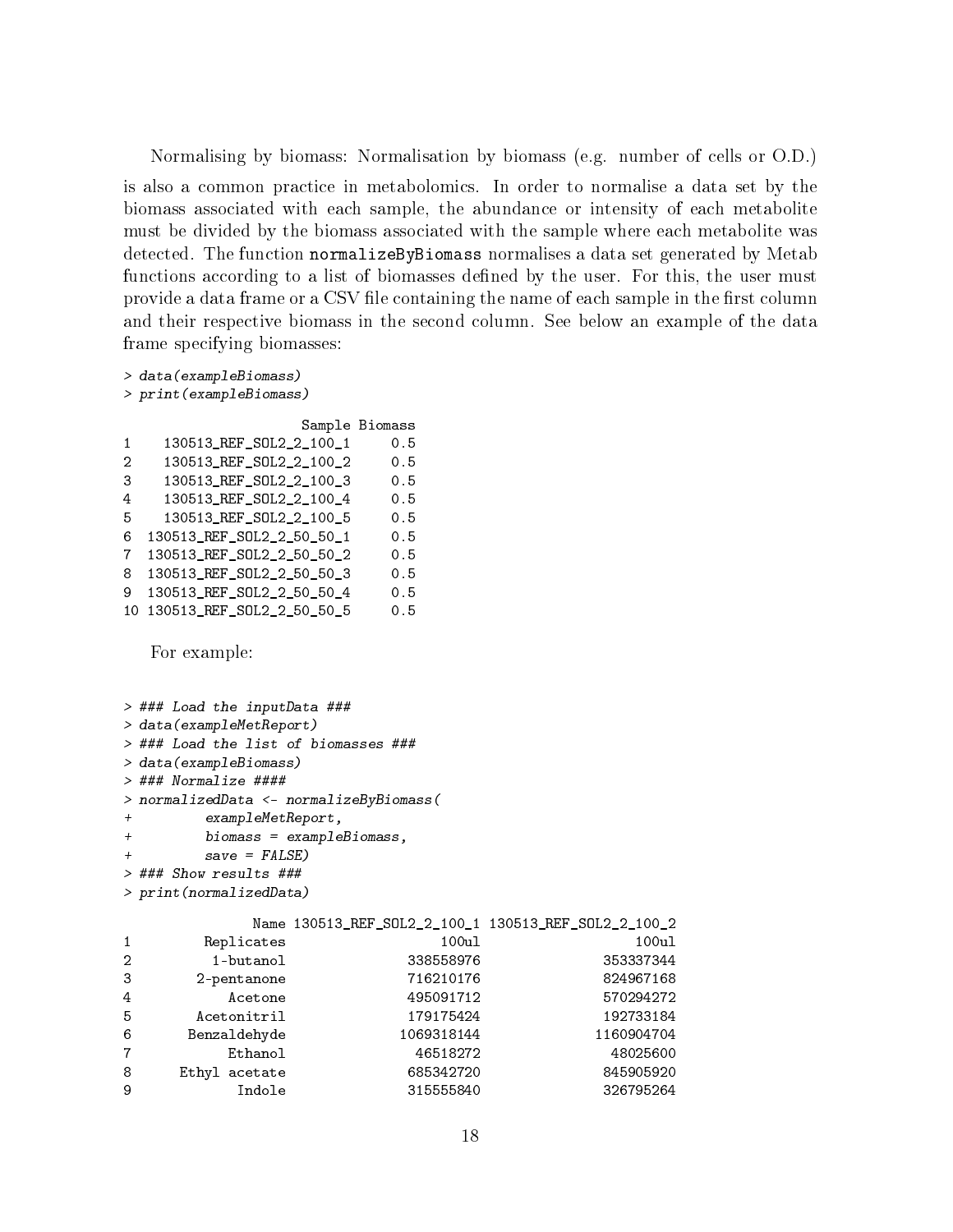|                | 10 Isopropyl alcohol                                                    | 164241408  | 154935296  |
|----------------|-------------------------------------------------------------------------|------------|------------|
| 11             | Pyridine                                                                | 1462763520 | 1722679296 |
| 12             | Zylene1                                                                 | 59967488   | 107061248  |
| 13             | Zylene2                                                                 | 172556288  | 277020672  |
| 14             | Zylene3                                                                 | $<$ NA $>$ | $<$ NA $>$ |
|                | 130513_REF_S0L2_2_100_3 130513_REF_S0L2_2_100_4 130513_REF_S0L2_2_100_5 |            |            |
| $\mathbf{1}$   | 100ul                                                                   | 100ul      | 100ul      |
| $\overline{c}$ | 362217472                                                               | 385777664  | 417234944  |
| 3              | 776830976                                                               | 726859776  | 912162816  |
| 4              | 543064064                                                               | 615481344  | 616595456  |
| 5              | 184721408                                                               | 216940544  | 215531520  |
| 6              | 1178468352                                                              | 1308098560 | 1299578880 |
| $\overline{7}$ | 45694976                                                                | 51775488   | 52213760   |
| 8              | 854687744                                                               | 1002897408 | 989134848  |
| 9              | 326893568                                                               | 335675392  | 373555200  |
| 10             | 161988608                                                               | 186253312  | 191905792  |
|                |                                                                         |            |            |
| 11             | 1686241280                                                              | 1833172992 | 1779433472 |
| 12             | 83329024                                                                | 115916800  | 110698496  |
| 13             | 237821952                                                               | 305954816  | 292913152  |
| 14             | 41058304                                                                | $<$ NA $>$ | 98615296   |
|                |                                                                         |            |            |
| $\mathbf{1}$   | 50ul                                                                    |            | 50ul       |
| $\overline{c}$ | 69763072                                                                | 103636992  |            |
| 3              | 391020544                                                               | 463863808  |            |
| 4              | 280592384                                                               | 367951872  |            |
| 5              | 88244224                                                                | 121257984  |            |
| 6              | 286556160                                                               | 321814528  |            |
| 7              | 23523328                                                                | 27879424   |            |
| 8              | 403406848                                                               | 485490688  |            |
| 9              | 141778944                                                               | 160546816  |            |
| 10             | 76759040                                                                | 106471424  |            |
| 11             | 739016704                                                               | 831422464  |            |
| 12             | 146849792                                                               | 54757376   |            |
| 13             | 51212288                                                                | 159408128  |            |
| 14             | $<$ NA $>$                                                              |            | $<$ NA $>$ |
|                |                                                                         |            |            |
| $\mathbf{1}$   | 50ul                                                                    |            | 50ul       |
| $\overline{2}$ | 153747456                                                               | 133185536  |            |
| 3              | 583008256                                                               | 454787072  |            |
| 4              | 423723008                                                               | 389611520  |            |
| 5              | 130301952                                                               | 131620864  |            |
| 6              | 414941184                                                               | 324501504  |            |
| 7              | 30865408                                                                | 31049728   |            |
| 8              | 632619008                                                               | 504561664  |            |
| 9              | 172998656                                                               | 168124416  |            |
| 10             | 123600896                                                               | 131063808  |            |
| 11             | 915079168                                                               | 877920256  |            |
| 12             | 71368704                                                                | 41228288   |            |
| 13             | 200155136                                                               | 114335744  |            |
| 14             | $<$ NA $>$                                                              |            | $<$ NA $>$ |
|                | 130513_REF_SOL2_2_50_50_5                                               |            |            |
|                |                                                                         |            |            |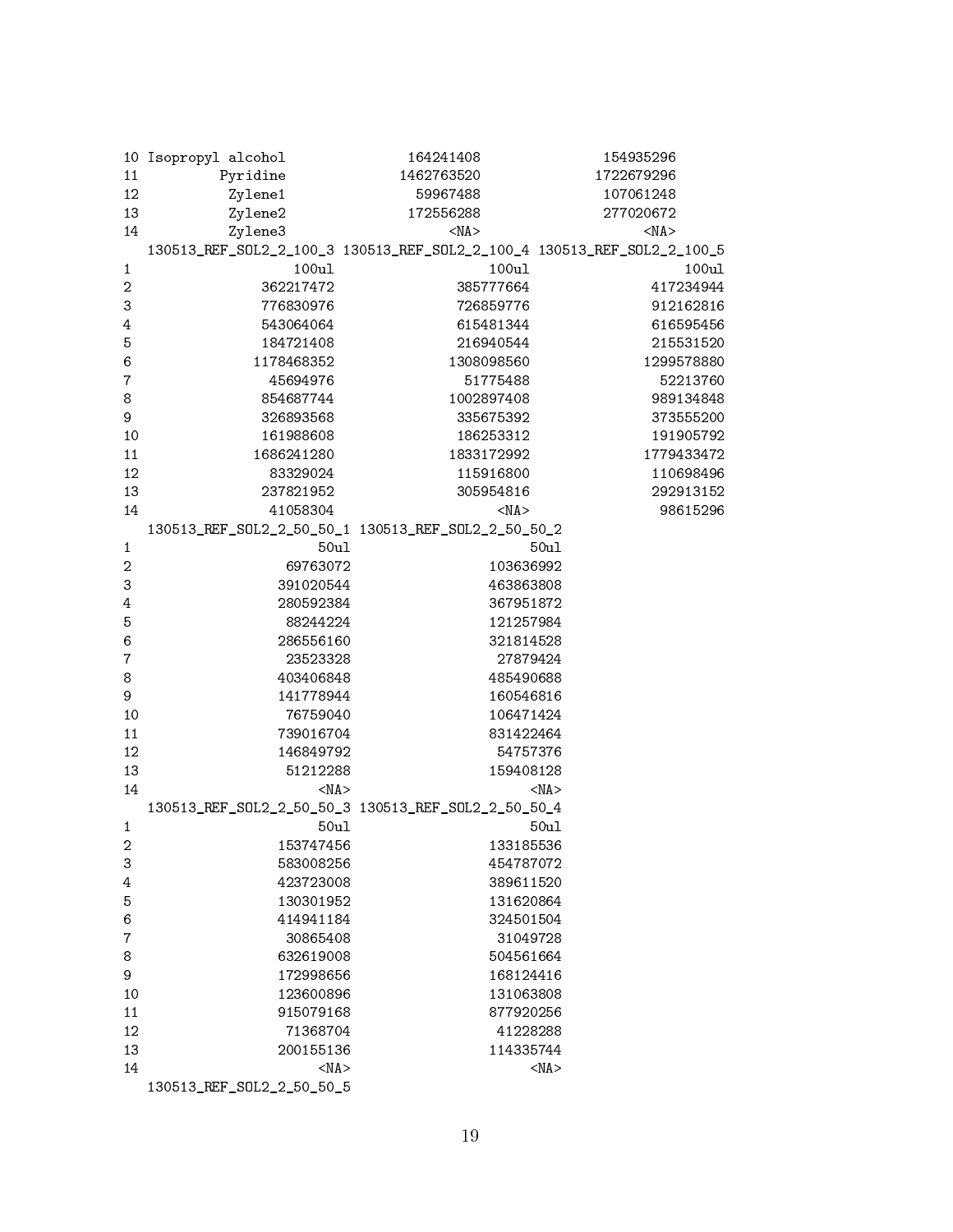| 1  | 50u1      |
|----|-----------|
| 2  | 139902976 |
| 3  | 516096000 |
| 4  | 414121984 |
| 5  | 128245760 |
| 6  | 330268672 |
| 7  | 29784064  |
| 8  | 544636928 |
| 9  | 167264256 |
| 10 | 121225216 |
| 11 | 854654976 |
| 12 | 51666944  |
| 13 | 153378816 |
| 14 | 91291648  |

Performing ANOVA or t-Test: The statistical tests ANOVA and t-Test are widely applied in metabolomics studies. The function Htest can be used to quickly calculate the p-values associated with each metabolite when performing ANOVA or t-Test. For example:

```
> ### Load the inputData ###
> data(exampleMetReport)
> ### Perform t-test ####
> tTestResults <- htest(
+ exampleMetReport,
+ signif.level = 0.05,
+ StatTest = "T",
+ save = FALSE
+ )
> ### Show results ###
> print(tTestResults)
    Name 130513_REF_SOL2_2_100_1 130513_REF_SOL2_2_100_2
1 Replicates 100ul 100ul 100ul
4 Zylene2 86278144 138510336
5 Zylene3 <NA> <NA> <NA> <NA
6 1-butanol 169279488 176668672
13 Indole 157777920 163397632
 130513_REF_SOL2_2_100_3 130513_REF_SOL2_2_100_4 130513_REF_SOL2_2_100_5
1 100ul 100ul 100ul
4 118910976 152977408 146456576
5 20529152 <NA> 49307648
6 181108736 192888832 208617472
13 163446784 167837696 186777600
 130513_REF_SOL2_2_50_50_1 130513_REF_SOL2_2_50_50_2
1 50ul 50ul
4 25606144 79704064
5 <NA> <NA
6 34881536 51818496
```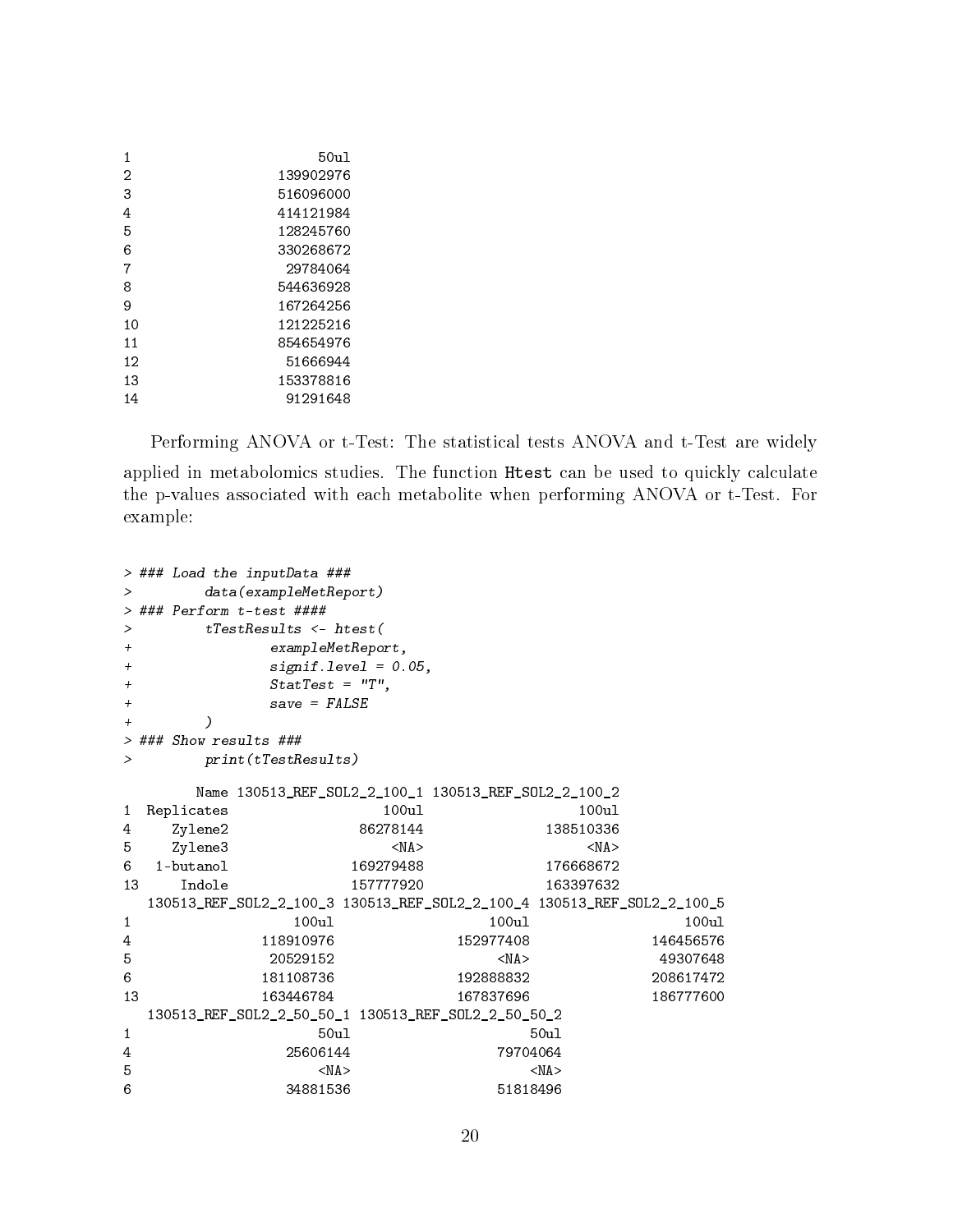```
13 70889472 80273408
 130513_REF_SOL2_2_50_50_3 130513_REF_SOL2_2_50_50_4
1 50ul 50ul 50ul 50ul 50ul
4 100077568 57167872
5 <NA> <NA
6 76873728 66592768
13 86499328 84062208
 130513_REF_SOL2_2_50_50_5 pvalues
1 50ul bonferroni
4 76689408 -1.54383074750421
5 45645824 0
6 69951488 0.00184334081091174
13 83632128 0
> ### Perform ANOVA ####
> AnovaResults <- htest(
+ exampleMetReport,
+ signif.level = 0.05,
+ StatTest = "Anova",
+ save = FALSE
+ )
> ### Show results ###
> print(AnovaResults)
     Name 130513_REF_SOL2_2_100_1 130513_REF_SOL2_2_100_2
1 Replicates 100ul 100ul 100ul
2 Pyridine 731381760 861339648
5 Zylene3 <NA> <NA>
6 1-butanol 169279488 176668672
7 2-pentanone 358105088 412483584
8 Acetone 247545856 285147136
10 Benzaldehyde 534659072 580452352
11 Ethanol 23259136 24012800
13 Indole 157777920 163397632
 130513_REF_SOL2_2_100_3 130513_REF_SOL2_2_100_4 130513_REF_SOL2_2_100_5
1 100ul 100ul 100ul
2 843120640 916586496 889716736
5 20529152 <NA> 49307648
6 181108736 192888832 208617472
7 388415488 363429888 456081408
8 271532032 307740672 308297728
10 589234176 654049280 649789440
11 22847488 25887744 26106880
13 163446784 167837696 186777600
 130513_REF_SOL2_2_50_50_1 130513_REF_SOL2_2_50_50_2
1 50ul 50ul 50ul 50ul 50ul
2 369508352 415711232
5 <NA> <NA
6 34881536 51818496
7 195510272 231931904
8 140296192 183975936
10 143278080 160907264
```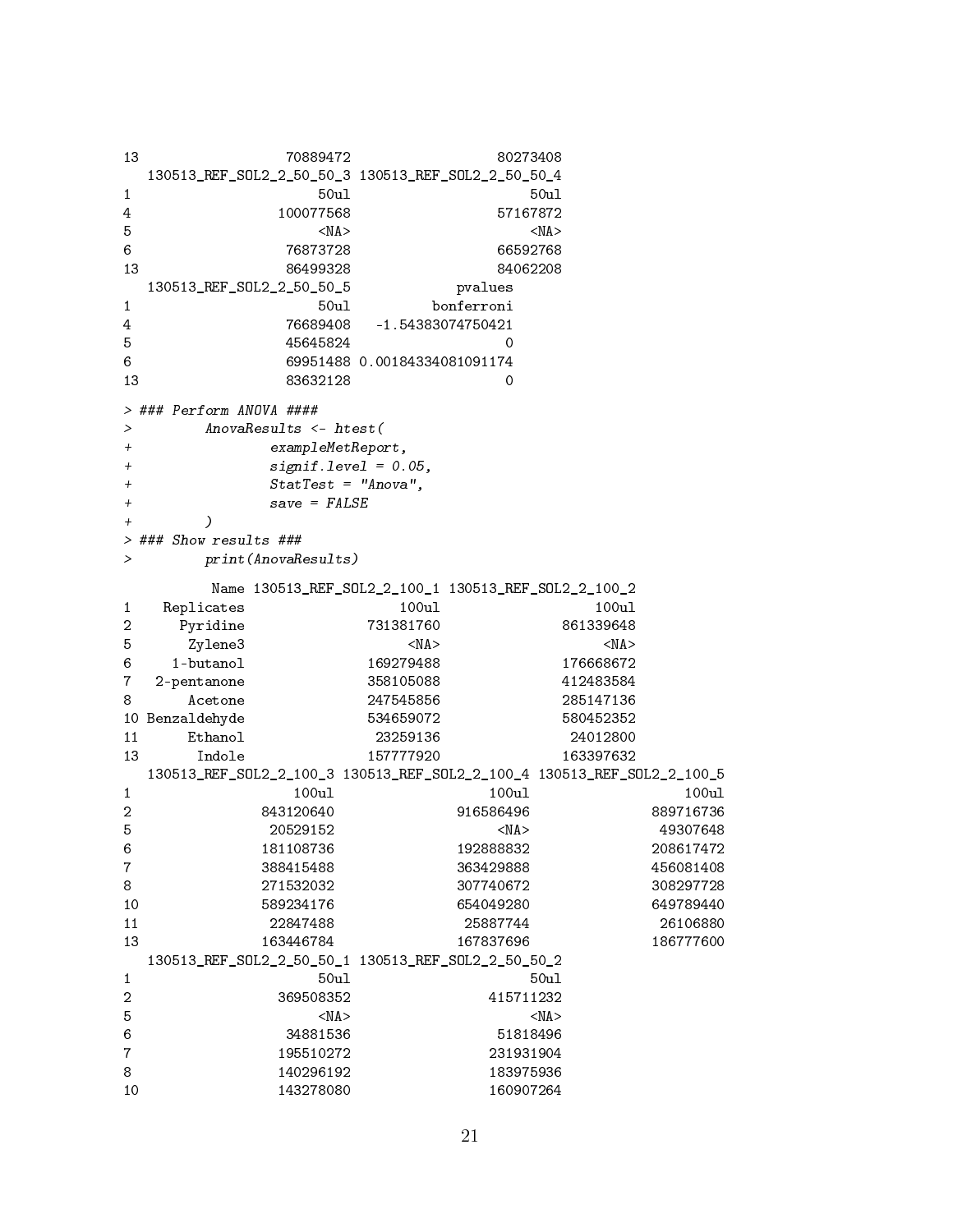| 11 | 11761664                                            | 13939712                       |
|----|-----------------------------------------------------|--------------------------------|
| 13 | 70889472                                            | 80273408                       |
|    | 130513 REF SOL2 2 50 50 3 130513 REF SOL2 2 50 50 4 |                                |
| 1  | 50ul                                                | 50u1                           |
| 2  | 457539584                                           | 438960128                      |
| 5  | $<$ NA $>$                                          | $<$ NA $>$                     |
| 6  | 76873728                                            | 66592768                       |
| 7  | 291504128                                           | 227393536                      |
| 8  | 211861504                                           | 194805760                      |
| 10 | 207470592                                           | 162250752                      |
| 11 | 15432704                                            | 15524864                       |
| 13 | 86499328                                            | 84062208                       |
|    | 130513 REF SOL2 2 50 50 5                           | pvalues                        |
| 1  | 50u1                                                | bonferroni                     |
| 2  | 427327488                                           | 0.00158164810074067            |
| 5  | 45645824                                            | 0                              |
| 6  |                                                     | 69951488   0.0014872976434156  |
| 7  |                                                     | 258048000 0.0035539783363238   |
| 8  |                                                     | 207060992 0.0382389971487311   |
| 10 |                                                     | 165134336 1.87190063707585e-05 |
| 11 |                                                     | 14892032 0.000793716738135416  |
| 13 |                                                     | 83632128 0.000312485332764501  |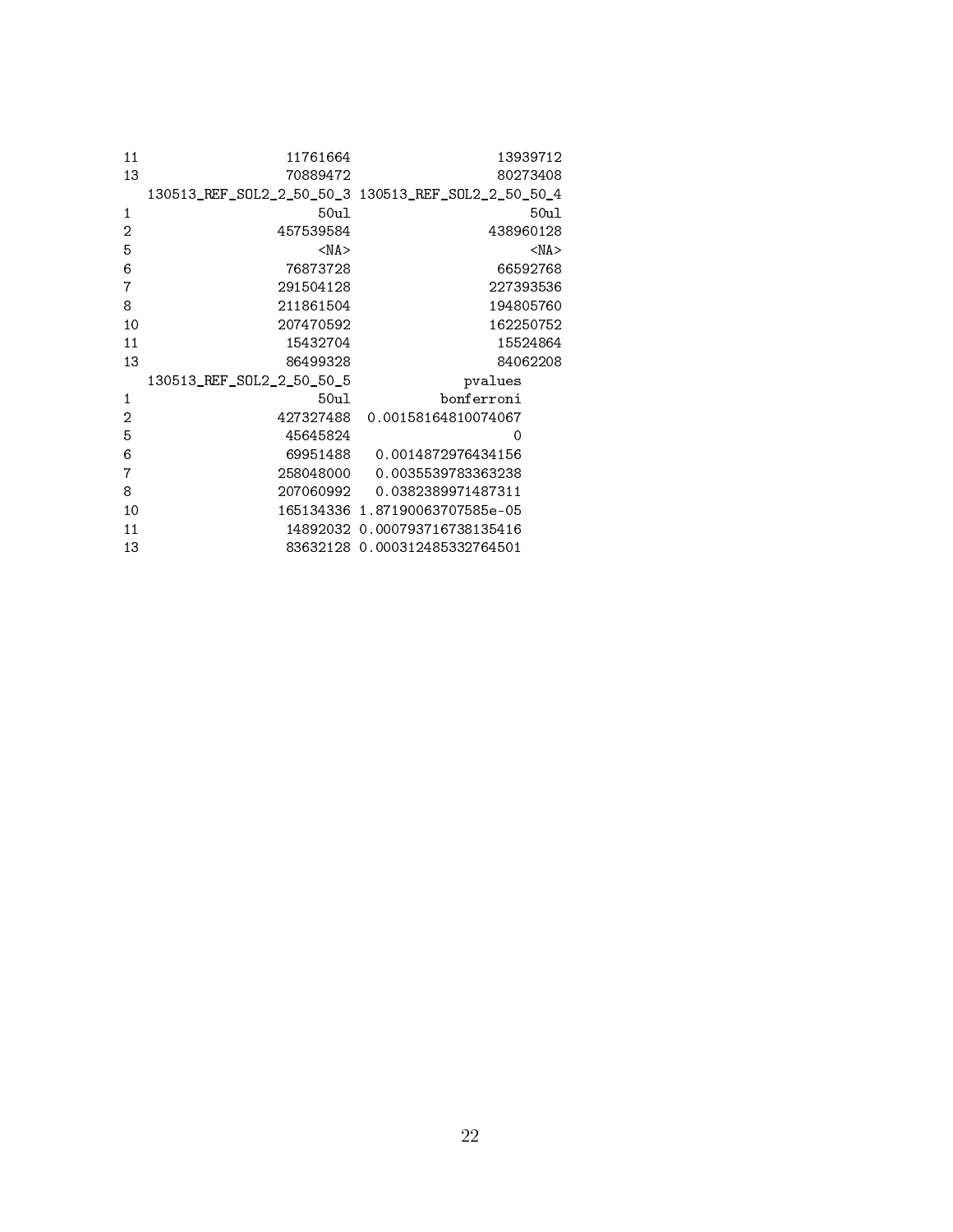## Session information

```
> print(sessionInfo(), locale = FALSE)
R version 4.2.0 RC (2022-04-21 r82226)
Platform: x86_64-pc-linux-gnu (64-bit)
Running under: Ubuntu 20.04.4 LTS
Matrix products: default
BLAS: /home/biocbuild/bbs-3.16-bioc/R/lib/libRblas.so
LAPACK: /home/biocbuild/bbs-3.16-bioc/R/lib/libRlapack.so
attached base packages:
[1] stats4 stats graphics grDevices utils datasets methods
[8] base
other attached packages:
 [1] Metab_1.31.0 svDialogs_1.0.3 xcms_3.19.0
 [4] MSnbase_2.23.0 ProtGenerics_1.29.0 S4Vectors_0.35.0
[7] mzR_2.31.0 Rcpp_1.0.8.3 Biobase_2.57.0
[10] BiocGenerics_0.43.0 BiocParallel_1.31.0
loaded via a namespace (and not attached):
 [1] MatrixGenerics_1.9.0 vsn_3.65.0
 [3] foreach_1.5.2 svGUI_1.0.1
 [5] assertthat_0.2.1 BiocManager_1.30.17
 [7] affy_1.75.0 pander_0.6.5
 [9] GenomeInfoDbData_1.2.8 robustbase_0.95-0
[11] impute_1.71.0 pillar_1.7.0
[13] lattice_0.20-45 glue_1.6.2
[15] limma_3.53.0 digest_0.6.29
[17] GenomicRanges_1.49.0 RColorBrewer_1.1-3
[19] XVector_0.37.0 colorspace_2.0-3
[21] preprocessCore_1.59.0 Matrix_1.4-1
[23] plyr_1.8.7 MALDIquant_1.21
[25] XML_3.99-0.9 pkgconfig_2.0.3
[27] zlibbioc_1.43.0 purrr_0.3.4
[29] scales_1.2.0 RANN_2.6.1
[31] affyio_1.67.0 tibble_3.1.6
[33] generics_0.1.2 IRanges_2.31.0
[35] ggplot2_3.3.5 ellipsis_0.3.2
[37] SummarizedExperiment_1.27.0 cli_3.3.0
[39] MassSpecWavelet_1.63.0 magrittr_2.0.3
```